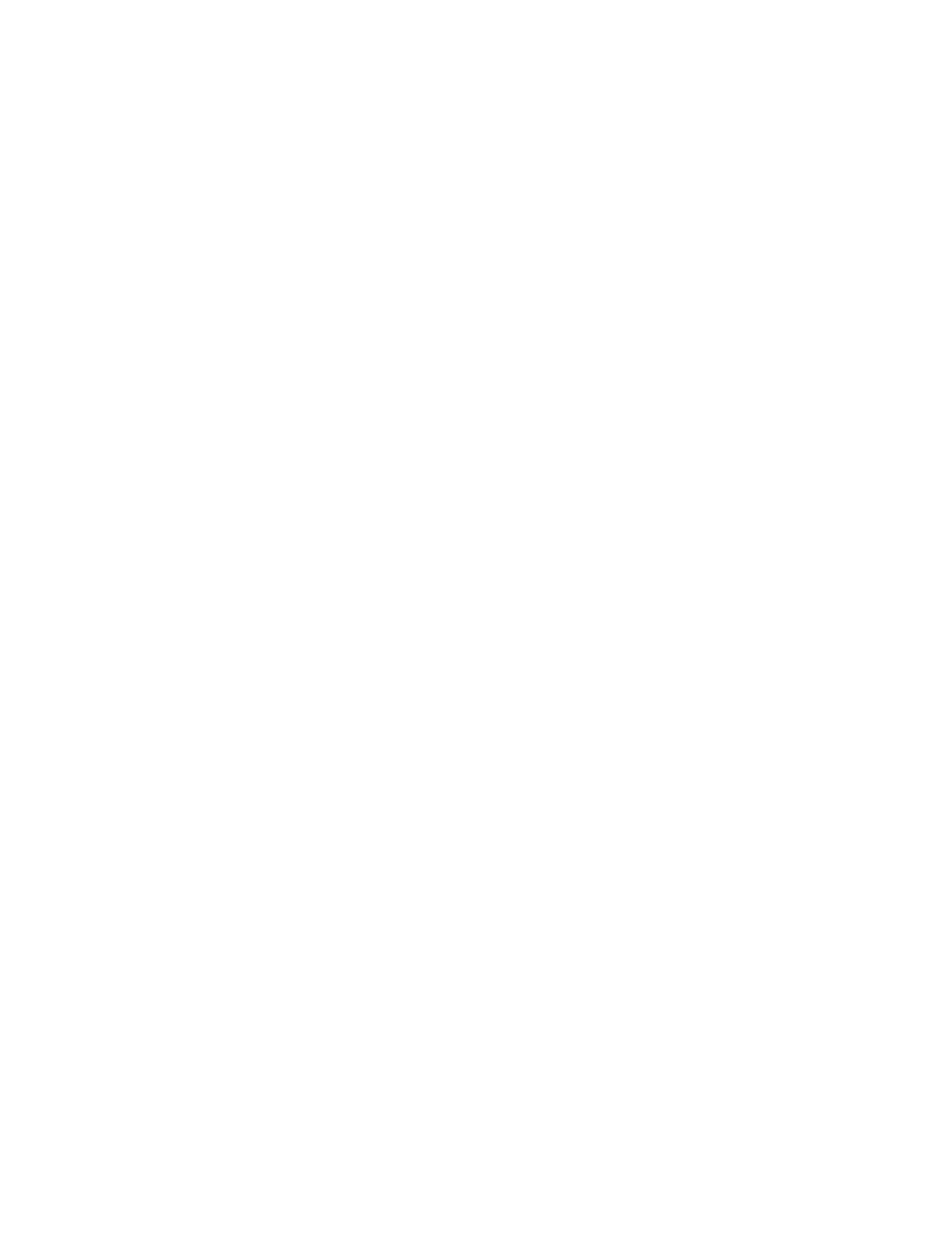



### MAXIMUM LIKELIHOOD DEGREE OF THE TWO-DIMENSIONAL LINEAR GAUSSIAN COVARIANCE MODEL

JANE IVY COONS, ORLANDO MARIGLIANO AND MICHAEL RUDDY

In algebraic statistics, the maximum likelihood degree of a statistical model is the number of complex critical points of its log-likelihood function. A priori knowledge of this number is useful for applying techniques of numerical algebraic geometry to the maximum likelihood estimation problem. We compute the maximum likelihood degree of a generic two-dimensional subspace of the space of  $n \times n$  Gaussian covariance matrices. We use the intersection theory of plane curves to show that this number is  $2n - 3$ .

#### 1. Introduction

A linear Gaussian covariance model is a collection of multivariate Gaussian probability distributions whose covariance matrices are linear combinations of some fixed symmetric matrices. In this paper, we will focus on the *two-dimensional linear Gaussian covariance model*, in which all of the covariance matrices in the model lie in a two-dimensional linear space. Linear Gaussian covariance models were first studied by [1\]](#page-17-0) in the context of the analysis of time series models. They continue to be studied towards this end, for example, in [\[23\]](#page-17-1). These models also have applications in a variety of other contexts.

One of the most common types of linear Gaussian covariance models consists of covariance matrices with some prescribed zeros. Given a Gaussian random vector  $(X_1, \ldots, X_n)$  with mean  $\mu$  and positivedefinite covariance matrix  $\Sigma \in \mathbb{R}^{n \times n}$ , we can discern independence statements from the zeros in  $\Sigma$ . In particular, the disjoint subvectors  $(X_{i_1},...,X_{i_k})$  and  $(X_{j_1},...,X_{j_l})$  are independent if and only if the submatrix of  $\Sigma$  that consists of rows  $i_1, \ldots, i_k$  and columns  $j_1, \ldots, j_l$  is the zero matrix [\[22,](#page-17-2) Proposition 2.4.4].

Maximum likelihood estimation for covariance matrices with a fixed independence structure was studied in [\[7\]](#page-17-3). These types of models find applications in the study of gene expression using relevance networks [\[5\]](#page-17-4). In these networks, genes are connected with an edge if their expressions are sufficiently correlated. The edges and nonedges in the resulting graph dictate the sparsity structure of the covariance matrix. Problems related to estimation of sparse covariance matrices have been studied in [\[3;](#page-17-5) [18\]](#page-17-6).

Linear Gaussian covariance models are also applicable to the field of phylogenetics. In particular, Brownian motion tree models, which model evolution of normally distributed traits along an evolutionary tree, are linear Gaussian covariance models [\[11\]](#page-17-7). The covariance matrices of Brownian motion tree models require linear combinations of more than two matrices. However, the authors believe that the

*MSC2010:* 13P25, 14C17, 14H50, 62H12.

*Keywords:* algebraic geometry, algebraic statistics, linear Gaussian covariance models, intersection theory, plane curves, maximum likelihood estimation, maximum likelihood degree.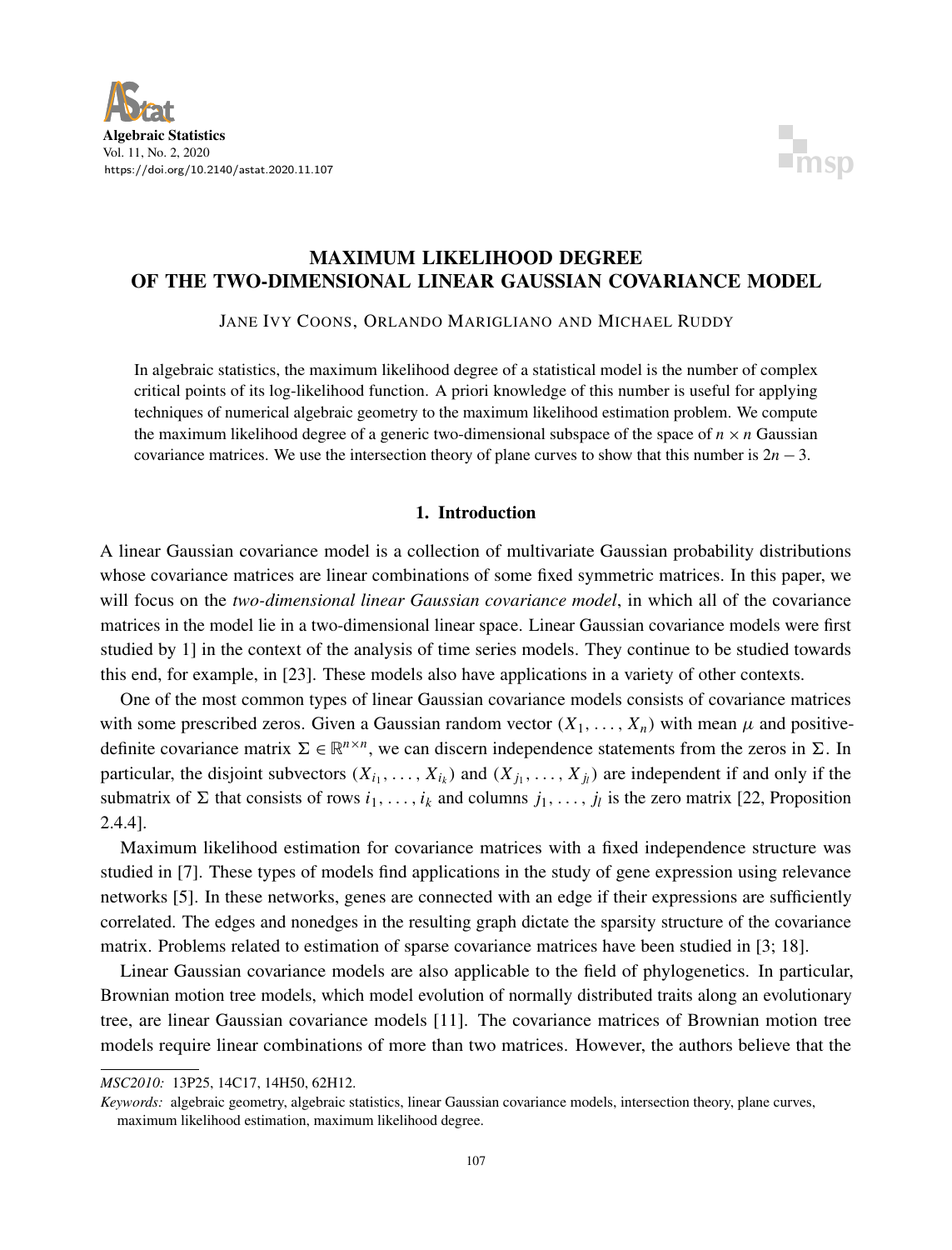results in this paper will find applications to mixtures of Brownian motion tree models. These apply, for example, to models of trait evolution that consider two genes instead of just one [\[16\]](#page-17-8).

Algorithms for computing the maximum likelihood estimate for generic linear Gaussian covariance models have been the subject of much study [\[1;](#page-17-0) [2;](#page-17-9) [3;](#page-17-5) [7\]](#page-17-3). Zwiernik, Uhler, and Richards have shown that when the number of data points is sufficiently large, maximum likelihood estimation for such models behaves like a convex optimization problem in a large convex region containing the maximum likelihood estimate [\[24\]](#page-17-10).

In this paper, we are concerned with computing the maximum likelihood degree (ML-degree) of the two-dimensional linear Gaussian covariance model for generic parameters and data. This is the number of complex critical points of the log-likelihood function, and it is considered to be a measurement of the difficulty of computing the maximum likelihood estimate (MLE) [\[21,](#page-17-11) Table 3]. Knowledge of the ML-degree of a model is important when applying numerical algebraic geometry methods to solve the MLE problem; in particular, it gives a stopping criterion for monodromy methods [\[21,](#page-17-11) §5]. For more background on ML-degrees, we refer the reader to [\[6;](#page-17-12) [10,](#page-17-13) Chapter 2].

#### 2. Preliminaries

<span id="page-3-0"></span>Let *n* be a natural number, and let  $PD_n \subset \mathbb{R}^{\binom{n+1}{2}}$  be the cone of all  $n \times n$  symmetric positive-definite matrices. We view PD<sub>n</sub> as the space of covariance matrices of all normal distributions  $\mathcal{N}(0, \Sigma)$  with mean zero.

In algebraic statistics, a Gaussian statistical model is an algebraic subset of PD*n*. In this paper, we consider models of the form

$$
M_{A,B} = \{ xA + yB \mid x, y \in \mathbb{R} \} \cap \text{PD}_n
$$

for symmetric matrices A and B, whenever the intersection is not empty. That is,  $M_{A,B}$  is the intersection of the positive-definite cone with the linear span of *A* and *B*. We call M*A*,*<sup>B</sup>* the *two-dimensional linear Gaussian covariance model* with respect to *A* and *B*.

Given independent, identically distributed (i.i.d.) samples  $u_1, \ldots, u_r \in \mathbb{R}^n$  from some normal distribution, the maximum likelihood estimation problem for  $M_{A,B}$  is to find a covariance matrix  $\hat{\Sigma} \in M_{A,B}$ , if one exists, that maximizes the value of the likelihood function

$$
L(\Sigma \mid u_1, \ldots, u_r) = \prod_{i=1}^r f_{\Sigma}(u_i),
$$

where  $f_{\Sigma}$  is the density of  $\mathcal{N}(0, \Sigma)$ . Let *S* denote the *sample covariance matrix* 

$$
S = \frac{1}{r} \sum_{i=1}^r u_i u_i^T.
$$

Since for all  $\Sigma$  the value  $L(\Sigma | u_1, \ldots, u_r)$  only depends on *S*, we identify the data given by *r* i.i.d. samples from a normal distribution with their sample covariance matrix *S*. The logarithm is a concave function, so the maximizer of the likelihood function is also the maximizer of its natural log, the *log-likelihood*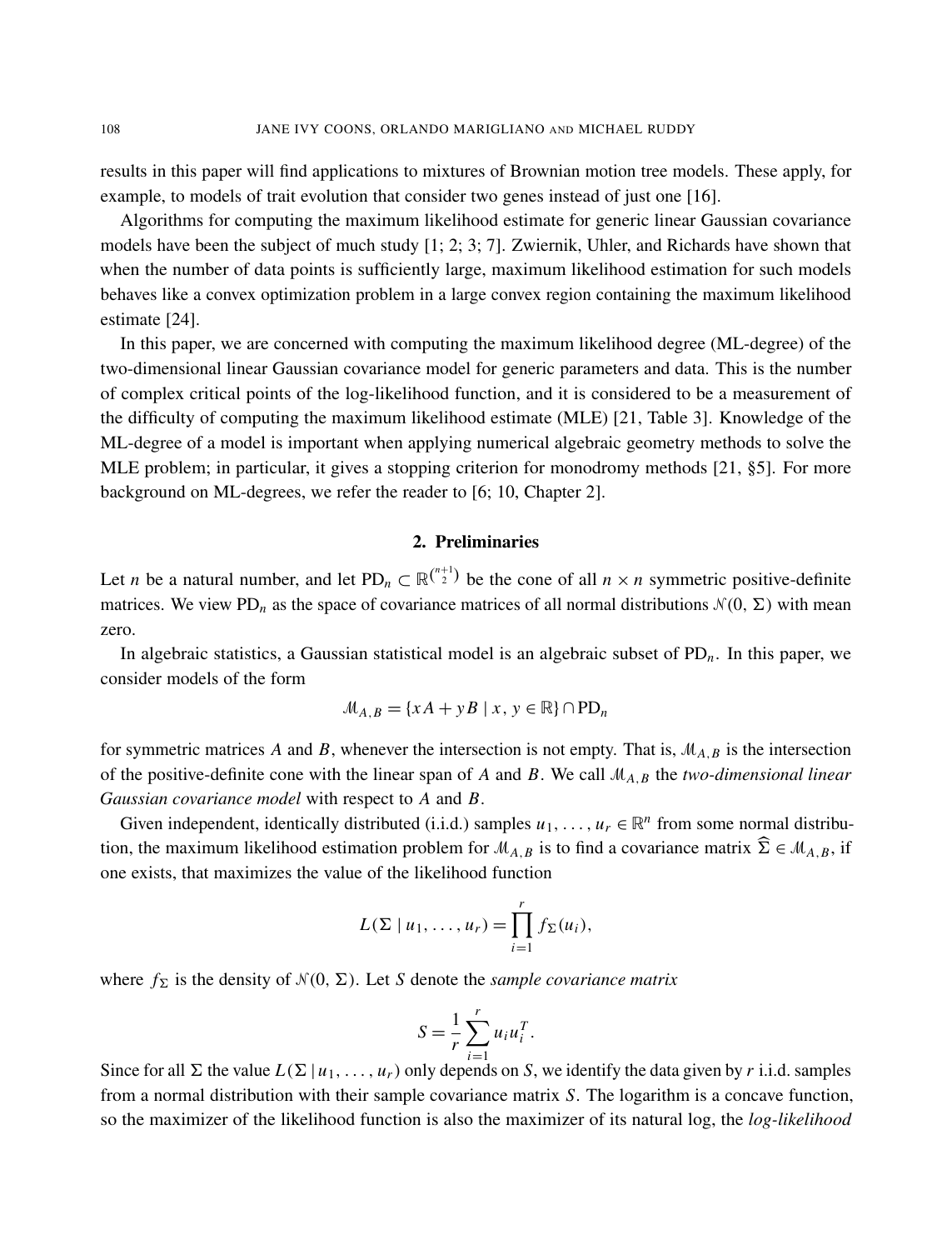*function*. This function can be written in terms of *S*:

$$
\ell(\Sigma \mid S) := \log L(\Sigma \mid S)
$$
  
=  $-\frac{rn}{2} \log(2\pi) - \frac{r}{2} \log \det(\Sigma) - \frac{r}{2} tr(S\Sigma^{-1}).$ 

Note that the maximizer of this function is equal to the minimizer of

$$
\tilde{\ell}(\Sigma \mid S) := \log \det(\Sigma) + \text{tr}(S\Sigma^{-1}).
$$

When we restrict to the model  $M_{A,B}$ , we require that  $\Sigma = xA + yB$  for some  $x, y \in \mathbb{R}$  such that  $xA + yB$ is positive-definite. So the maximum likelihood estimation problem in this case is equivalent to

$$
\underset{x,y}{\text{argmin}} \, \tilde{\ell}(xA + yB \mid S) \quad \text{subject to} \quad xA + yB \in \text{PD}_n.
$$

To find local extrema of the log-likelihood function, we set its gradient equal to 0 and solve for *x* and *y*. The two resulting equations are called the score equations.

<span id="page-4-0"></span>**Definition 2.1.** The *score equations* for  $M_{A,B}$  are the partial derivatives of the function  $\tilde{\ell}(xA + yB | S)$ with respect to *x* and *y*. The *maximum likelihood degree* or *ML-degree* of M*A*,*<sup>B</sup>* is the number of complex solutions to the score equations, counted with multiplicity, for a generic sample covariance matrix *S*.

[Definition 2.1](#page-4-0) makes reference to a *generic* sample covariance matrix. We give a detailed explanation of this term from algebraic geometry at the end of this section.

One benefit of working with  $\tilde{\ell}$  is that the score equations are rational functions of the data. This allows us to use tools from algebraic geometry to analyze their solutions. Let  $\Sigma = xA + yB$ . For the sake of brevity, we will denote  $P(x, y) = \det \Sigma$  and  $T(x, y) = \text{tr}(S \text{ adj } \Sigma)$ , where adj  $\Sigma$  is the classical adjoint. With this notation, the function  $\tilde{\ell}$  takes the form

$$
\tilde{\ell}(\Sigma \mid S) = \log P + \frac{T}{P}.
$$

Accordingly, the score equations are

$$
\tilde{\ell}_x(x, y) = \frac{P_x}{P} + \frac{PT_x - TP_x}{P^2}, \n\tilde{\ell}_y(x, y) = \frac{P_y}{P} + \frac{PT_y - TP_y}{P^2}.
$$

Here and throughout, the notation  $h_x$  is used for the derivative of a function  $h$  with respect to the variable *x*. We are concerned with values of  $(x, y) \in \mathbb{C}^2$  where both of the score equations are zero. We clear denominators by multiplying  $\tilde{\ell}_x$  and  $\tilde{\ell}_y$  by  $P^2$  to obtain two polynomials,

<span id="page-4-1"></span>
$$
f(x, y) := PP_x + PT_x - TP_x,
$$
  
\n
$$
g(x, y) := PP_y + PT_y - TP_y.
$$
\n(1)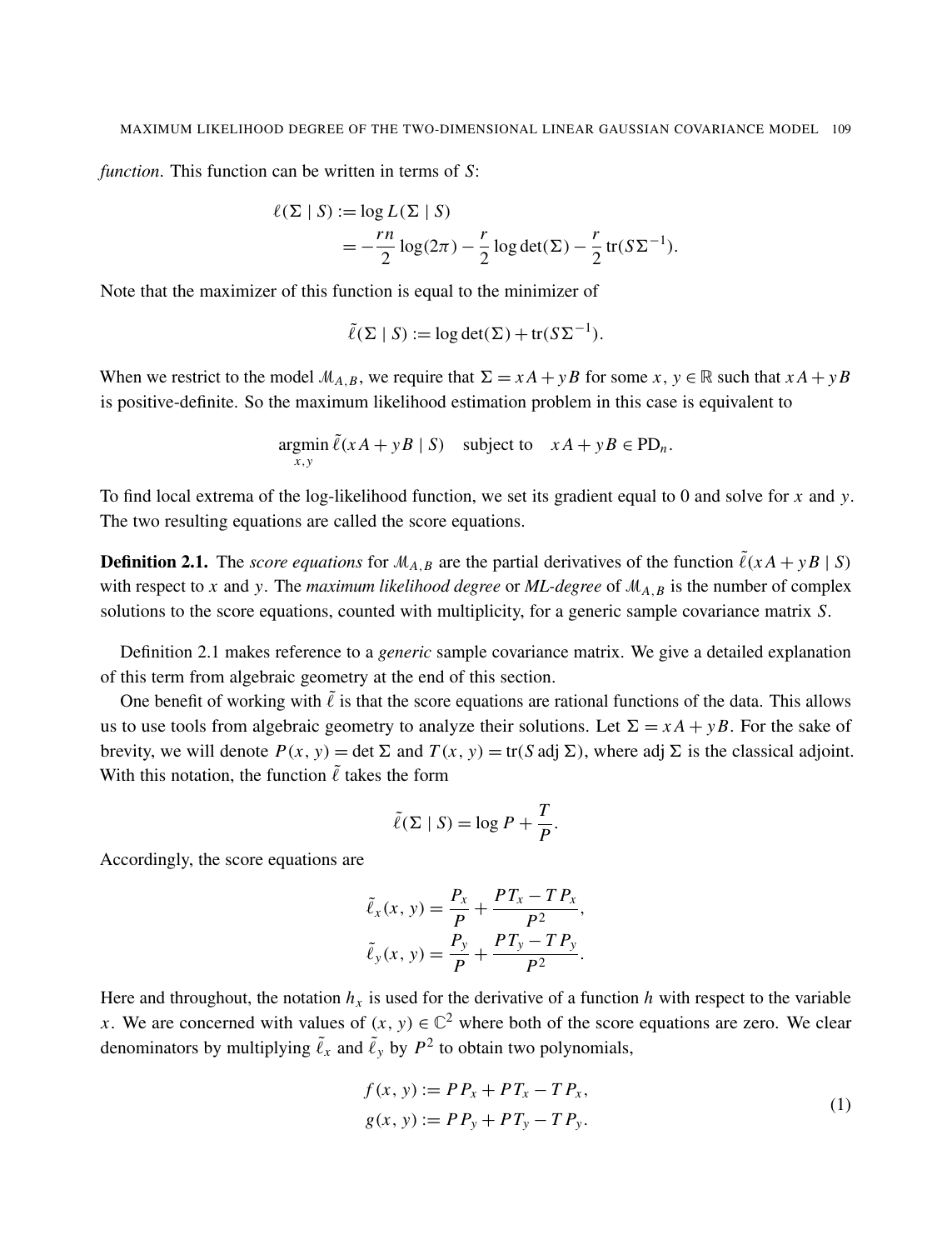We note the *degrees* of each relevant term for generic *A*, *B*, and *S*. Specifically, their total degrees with respect to their variables *x* and *y* are

$$
\deg P = n,
$$
  

$$
\deg P_x = \deg P_y = \deg T = n - 1,
$$
  

$$
\deg T_x = \deg T_y = n - 2.
$$

A polynomial *h* is called a *homogeneous form* if each of its terms has the same degree. The polynomials *f* and *g* can be written as a sum of a homogeneous degree 2*n* − 1 form with a homogeneous degree  $2n - 2$  form.

The critical points of  $\tilde{\ell}$  are in the variety  $V(f, g)$ . However, this variety also contains points at which  $\tilde{\ell}$ and the score equations are not defined since we cleared denominators. The ideal whose variety is exactly the critical points of  $\tilde{\ell}$  is the saturation

$$
J = \mathcal{F}(f, g) : \langle P \rangle^{\infty}
$$
  
 := { $h \in \mathbb{C}[x, y] | h P^N \in \mathcal{F}(f, g)$  for some N}.

Saturating with  $P = \det \Sigma$  removes all points in  $V(f, g)$  where the determinant is zero and  $\tilde{\ell}$  is undefined. For more details on the geometric content of saturation, we refer the reader to Chapter 7 of [\[22\]](#page-17-2). We will show that  $\mathcal{I}(f, g)$  and hence *J* are zero-dimensional in Lemmas [3.3](#page-9-0) and [3.4.](#page-9-1) The ML-degree of the model is hence the degree of *J* . This is the number of isolated points in the variety of *J* counted with multiplicity. For more background on degrees of general varieties, see [\[15,](#page-17-14) Lecture 13; [20,](#page-17-15) Chapter 4, §1.4].

We now state the main result and offer an outline for its proof, which we follow in the remaining sections.

<span id="page-5-0"></span>**Theorem 2.2.** For generic  $n \times n$  symmetric matrices A and B, the maximum likelihood degree of the *two-dimensional linear Gaussian covariance model* M*A*,*<sup>B</sup> is* 2*n* − 3*.*

A key tool used in the proof of [Theorem 2.2](#page-5-0) is Bézout's theorem, a proof of which can be found in Chapter 5.3 of [\[13\]](#page-17-16).

<span id="page-5-1"></span>**Theorem 2.3** (Bézout's theorem). Let H and K be projective plane curves of degrees  $d_1$  and  $d_2$ , respec*tively. Suppose further that H and K share no common component. Then the intersection of H and K is zero-dimensional and the number of intersection points of H and K, counted with multiplicity, is*  $d_1d_2$ *.* 

Let  $F(x, y, z)$  and  $G(x, y, z)$  denote the homogenizations of f and g with respect to z. Then F and G both define projective plane curves of degree 2*n* − 1. Lemmas [3.3](#page-9-0) and [3.4](#page-9-1) will show that *F* and *G* do not share a common component. So we can apply Bézout's theorem to count their intersection points.

Let  $q = [x : y : z]$  be a point in  $\mathbb{CP}^2$ . Then by Bézout's theorem,

$$
(2n-1)^2 = \sum_{q \in V(F,G)} I_q(F,G),
$$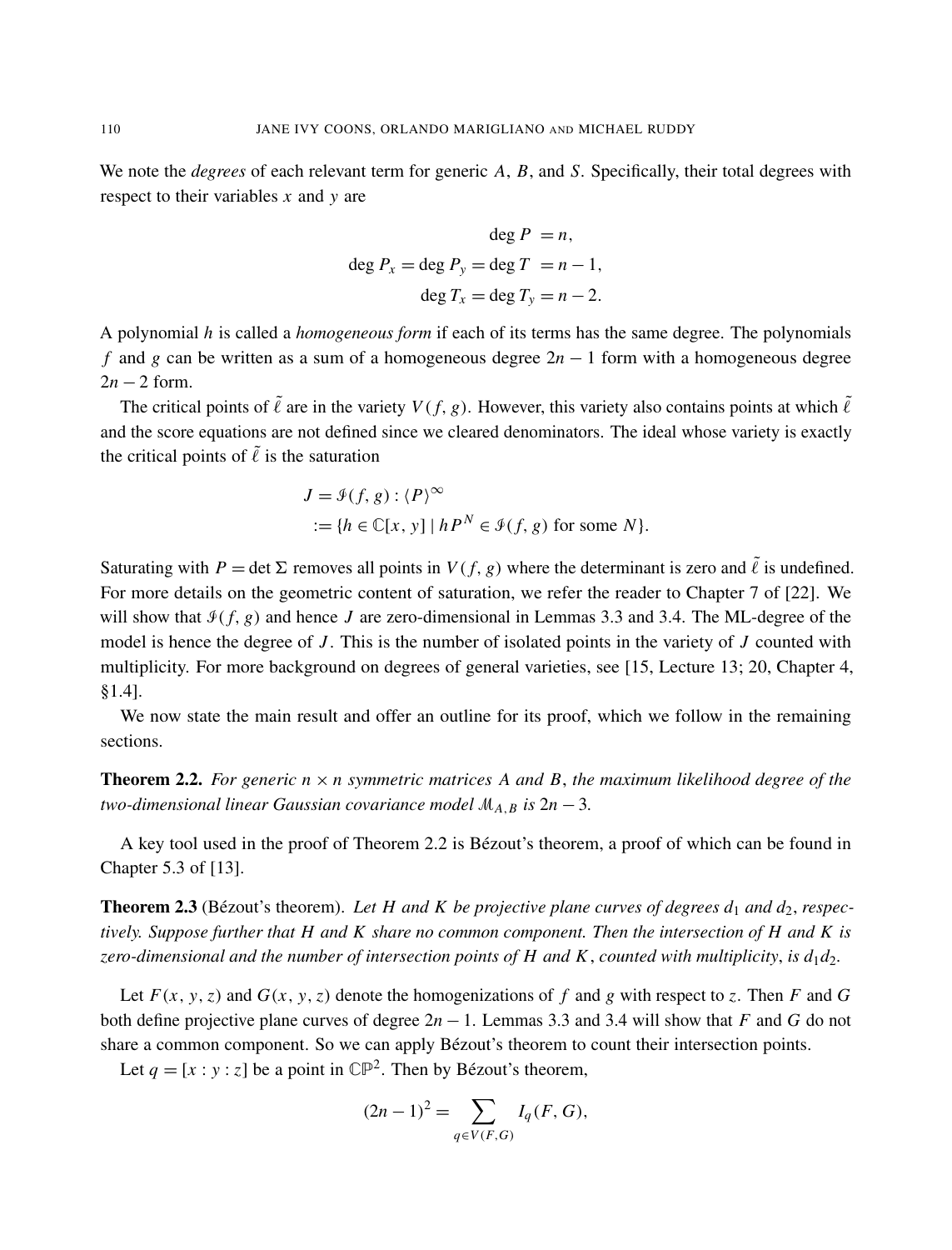where  $I_q(F, G)$  denotes the *intersection multiplicity* of F and G at q. The definition and properties of the intersection multiplicity of a pair of algebraic curves at a point can be found in [\[13,](#page-17-16) §3, Theorem 3]. For affine points  $(x, y) \in V(f, g)$  we sometimes denote the intersection multiplicity as  $I_{(x,y)}(f, g) :=$  $I_{[x:y:1]}(F, G)$ .

We show in [Proposition 3.5](#page-10-0) that saturating the ideal  $\mathcal{I}(f, g)$  with det  $\Sigma$  corresponds to removing only the origin from the affine variety of  $f$  and  $g$ . This in turn corresponds to removing the point  $[0:0:1]$ from the projective variety  $V(F, G)$ . Since we are only interested in affine intersection points of  $F$  and  $G$ outside of the origin, we split the sum on the right-hand side of the above equation as follows:

$$
(2n-1)^2 = I_{[0:0:1]}(F,G) + \sum_{\substack{q \in V(F,G) \\ q \notin \{[0:0:1]\} \cup V(F,G,z)}} I_q(F,G) + \sum_{\substack{q \in V(F,G,z) \\ q \in V(F,G,z)}} I_q(F,G).
$$
 (2)

The middle term of the right-hand side of [\(2\)](#page-6-0) is exactly the degree of the saturated ideal  $J = \mathcal{I}(f, g)$ :  $\det \Sigma$ <sup>∞</sup>. Thus one can find the degree of *J* by computing the intersection multiplicities of *F* and *G* at the origin and at their intersection points at infinity. We compute the former in [Section 4](#page-10-1) and the latter in [Section 5](#page-11-0) to obtain

<span id="page-6-0"></span>
$$
I_{[0:0:1]}(F, G) = (2n - 2)^2
$$
 and  $\sum_{q \in V(F, G, z)} I_q(F, G) = 2n$ 

for generic *A*, *B*, and *S*. Thus, by rearranging [\(2\),](#page-6-0)

$$
\sum_{\substack{q \in V(F,G) \\ q \notin \{ [0:0:1] \} \cup V(F,G,z)}} I_q(F,G) = (2n-1)^2 - (2n-2)^2 - 2n = 2n-3,
$$

<span id="page-6-1"></span>which implies deg  $J = 2n - 3$ .

**Example 2.4.** Let  $n = 3$  and consider the model  $M_{A,B}$  defined by the positive-definite matrices

$$
A = \begin{pmatrix} 5 & 1 & 0 \\ 1 & 3 & -2 \\ 0 & -2 & 6 \end{pmatrix}, \qquad B = \begin{pmatrix} 1 & -1 & 0 \\ -1 & 6 & -2 \\ 0 & -2 & 1 \end{pmatrix}.
$$

Using the *Julia* software package LinearCovarianceModels.jl [\[21\]](#page-17-11) we find that the maximum likelihood degree of  $M_{A,B}$  is indeed  $2 \cdot 3 - 3 = 3$ , meaning that for a generic sample covariance matrix there will be three solutions over the complex number to the score equations. If we take the sample covariance matrix,

$$
S = \begin{pmatrix} 1 & 2 & -2 \\ 2 & 6 & -7 \\ -2 & -7 & 9 \end{pmatrix},
$$

then the equations  $f$ ,  $g$  from [\(1\)](#page-4-1) for  $M_{A,B}$  and  $S$  are given explicitly by

$$
f = 12288x5 + 57600x4y + 74272x3y2 + 20172x2y3 + 1729xy4 + 37y5
$$
  
- 10496x<sup>4</sup> - 33792x<sup>3</sup>y - 45484x<sup>2</sup>y<sup>2</sup> - 7232xy<sup>3</sup> - 513y<sup>4</sup>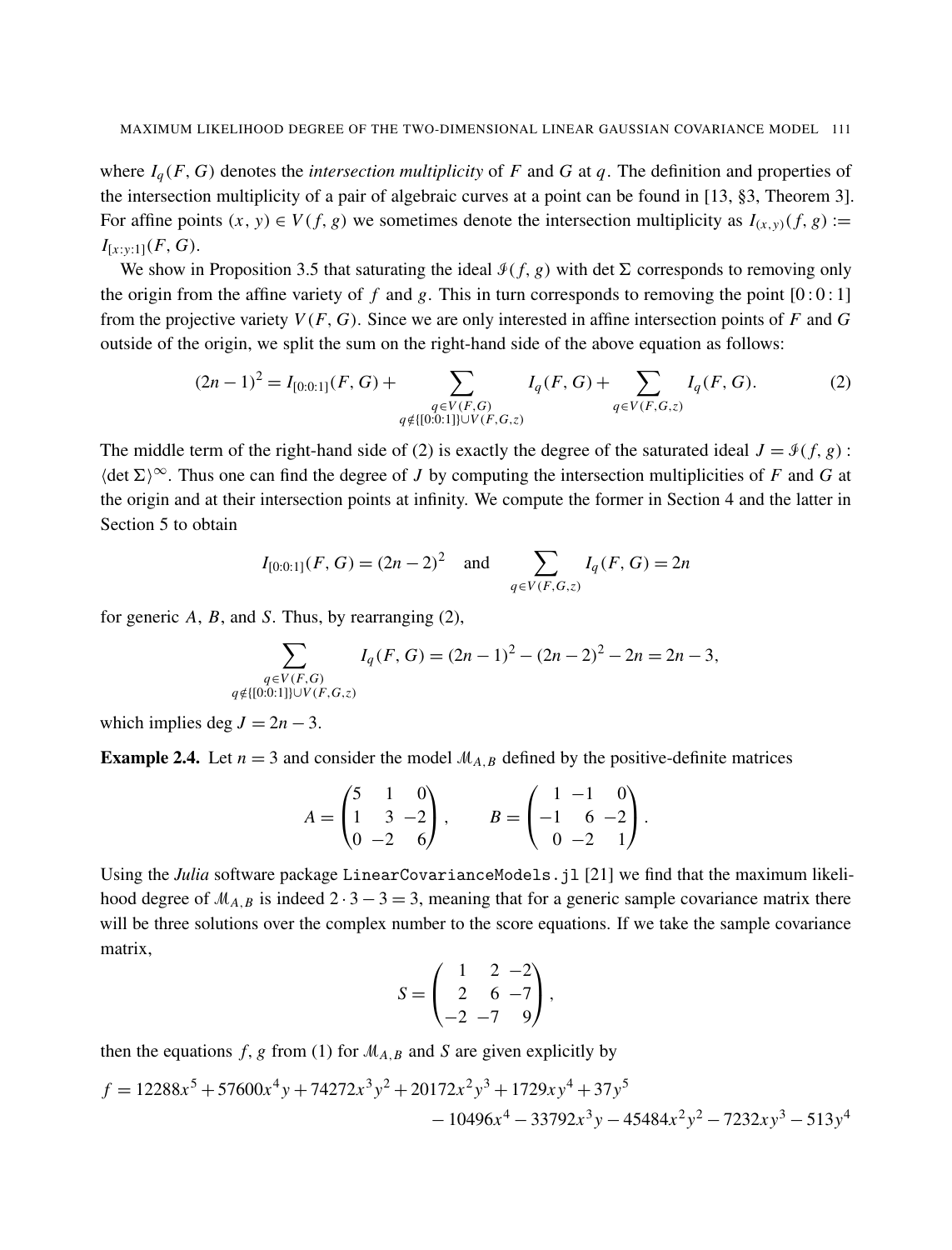and

$$
g = 11520x^5 + 37136x^4y + 20172x^3y^2 + 3458x^2y^3 + 185xy^4 + 3y^5
$$
  
- 12624x<sup>4</sup> - 9448x<sup>3</sup>y - 6480x<sup>2</sup>y<sup>2</sup> - 528xy<sup>3</sup> - 21y<sup>4</sup>.

We used the numerical polynomial solver package HomotopyContinuation.jl [\[4\]](#page-17-17) to find the solutions to the system of equations  $f = 0$ ,  $g = 0$ . The solution set consisted of the origin (with multiplicity 16) and three points corresponding to the critical points of the log-likelihood function,

$$
\{(0.6897, 0.1773), (0.2655 + 0.3071i, 0.9865 - 2.4601i), (0.2655 - 0.3071i, 0.9865 + 2.4601i)\}.
$$

The number of critical points and the multiplicity at the origin are predicted by [Theorem 2.2](#page-5-0) and [Corollary 4.2,](#page-11-1) respectively. This fits into [\(2\),](#page-6-0) which for  $n = 3$  becomes  $5^2 = 16 + 3 + 6$ . Thus the maximum likelihood estimate for M*A*,*<sup>B</sup>* and *S* is the real point in the list above, which corresponds to the positive-definite covariance matrix

$$
\Sigma = \begin{pmatrix} 3.6257 & 0.5124 & 0 \\ 0.5124 & 3.1329 & -1.7340 \\ 0 & -1.7340 & 4.3154 \end{pmatrix}
$$

that maximizes the likelihood function  $L(\Sigma | S)$ .

*Properties that hold generically.* In [Example 2.4,](#page-6-1) it was important to choose the matrices *A*, *B*, and *S* to be "generic enough." We explain the precise notion of genericity in classical algebraic geometry below.

Let *X* be an algebraic variety and  $\mathcal P$  a property of the points of *X*. One says that  $\mathcal P(x)$  *holds for generic*  $x \in X$ , or *holds generically* on *X*, if there exists a nonempty Zariski open set *U* of *X* such that  $\mathcal{P}(x)$ holds for all  $x \in U$ .

Consider the case  $X = \mathbb{C}^N$ . A Zariski open set in  $\mathbb{C}^N$  is the complement of a set  $V = V(f_1, \ldots, f_k)$ of common zeros of a collection of polynomials  $f_1, \ldots, f_k$  in *N* variables.

Thus, to verify that some property  $P$  holds generically on  $C^N$ , we first have to find such a set *V* with the property that for all *x*, if  $\mathcal{P}(x)$  does not hold, then  $x \in V$ . This verifies that  $\mathcal{P}(x)$  holds for all  $x \in U$ , where  $U = \mathbb{C}^N \setminus V$ . We also have to verify that *U* is nonempty, which amounts to finding a specific element  $x_0$  such that  $x_0 \notin V$ .

Note that dim *V* is at most  $N - 1$ , which justifies the term "generic". In particular it is expected that a point  $x \in \mathbb{C}^N$  taken at random<sup>[1](#page-7-0)</sup> will lie in *U*.

Suppose that 2 is another property of the points of *X* and we want to show that both  $\mathcal{P}(x)$  and  $\mathcal{Q}(x)$ hold generically on *X*. Then it is enough to show separately that  $\mathcal{P}(x)$  holds for generic *x* and that  $\mathcal{Q}(x)$ holds for generic *x*. This follows from the fact that the intersection of two nonempty Zariski open sets  $U_1, U_2$  is always a nonempty Zariski open set. In practice, this means that after finding  $U_1$  and  $U_2$  it is enough to find two separate elements  $x_1 \in U_1$  and  $x_2 \in U_2$ , which could be easier than finding an element  $x_0$  ∈  $U_1$  ∩  $U_2$ .

<span id="page-7-0"></span><sup>&</sup>lt;sup>1</sup>Say, according to the multivariate normal distribution.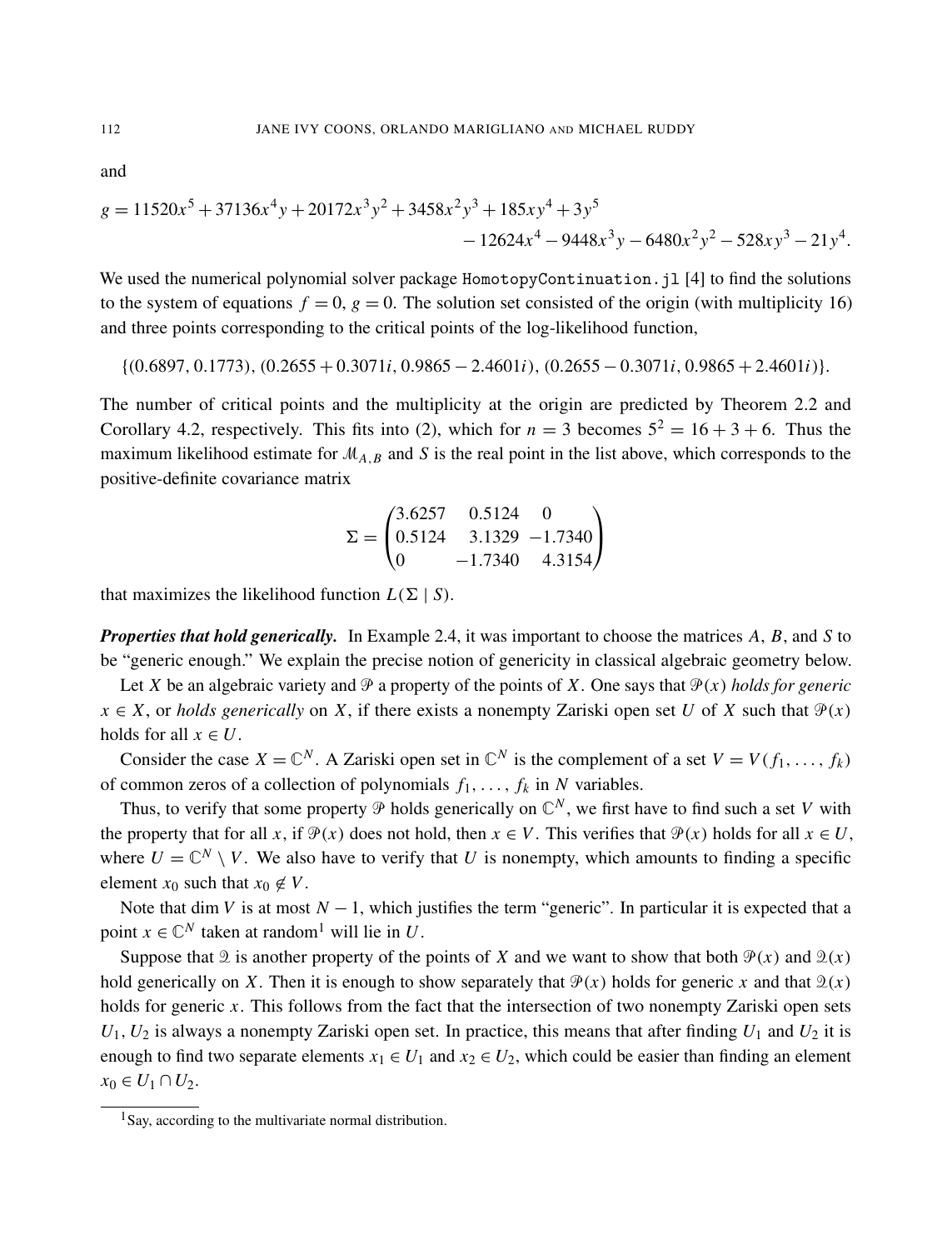In this article, the notion of a property holding generically is important for two reasons. First, it is needed for the definition of the ML-degree. Indeed, the number (with multiplicities) of solutions  $(\hat{x}, \hat{y})$  to the score equations  $\tilde{\ell}_i(x, y)$  given an empirical covariance matrix *S* could vary with *S*. Nevertheless, it is constant for generic *S*, which justifies the use of a single number. Second, we consider a family of models M*A*,*<sup>B</sup>* parametrized by pairs of symmetric matrices (*A*, *B*) and compute its ML-degree only for generic *A*, *B*. To perform the computation, we use several properties that hold for generic *A*, *B*, and *S*. We prove this separately for each one of them and use them together at the same time, as explained above.

#### 3. Geometry of the score equations

In this section, we use Bézout's theorem to derive a formula for computing deg *J* . [Lemma 3.2](#page-8-0) will be used throughout the paper for all arguments involving generic *A*, *B*, and *S*. We will use Euler's homogeneous function theorem, which says that if  $H(x, y)$  is a homogeneous function of degree m, then  $mH = xH_x + yH_y$ . We will also use the following fact about binary forms.

<span id="page-8-1"></span>**Proposition 3.1.** Let  $H(x, y) \in \mathbb{C}[x, y]$  be a homogeneous polynomial in two variables. Then  $H(x, y)$ *factors as a product of linear forms.*

*Proof.* Suppose that  $H(x, y)$  is homogeneous of degree *d*. Let  $h(x) := H(x, 1)$  have degree *c*. Since  $\mathbb{C}$  is algebraically closed, by the fundamental theorem of algebra, *h*(*x*) = *a*  $\prod_{i=1}^{c} (x - r_i)$  for some  $a, r_1, \ldots, r_c \in \mathbb{C}$ . Then  $H(x, y) = ay^{d-c} \prod_{i=1}^{c} (x - r_i y)$ .

We further note that a generic  $h \in \mathbb{C}[x, y]$  factors as a product of *distinct* linear forms. A binary form has a multiple root if and only if its discriminant vanishes, which is a closed condition on the space coefficients [\[17,](#page-17-18) §0.12].

<span id="page-8-0"></span>Lemma 3.2. *For generic A*, *B*, *and S*, *the following projective varieties are empty*:

- (1)  $V(P, P_x), V(P, T), V(P, P_y),$
- $V(P_x, P_y)$ ,
- (3)  $V(P_x, T_x), V(P_y, T_y), V(T, T_x), V(T, T_y).$

*Proof.* The emptiness of the varieties in the statement is an open condition in the space of parameters  $(A, B, S)$ . For instance, the subset of the parameter space  $\mathbb{A}_{(A, B, S)}$  where  $V(P, P_x)$  is nonempty is the image of the variety defined by *P* and  $P_x$  in the space  $\mathbb{A}_{(A,B,S)} \times \mathbb{P}^1_{[x:y]}$  under the first projection. This is a Zariski-closed subset of the parameter space by the projective elimination theorem [\[8,](#page-17-19) Chapter 8.5].

To show that the projective varieties in the statement are empty, we show that the polynomials defining them have no common factors. This makes use of [Proposition 3.1,](#page-8-1) which states that every homogeneous form in two variables factors as a product of linear forms.

First, consider the case where *A* is the  $n \times n$  identity matrix, *B* is the diagonal matrix with diagonal entries  $1, \ldots, n$ , and  $S = uu^T$  where *u* is the vector of all ones. We have

$$
P = \prod_{k=1}^{n} (x + ky)
$$
 and  $P_x = \sum_{k=1}^{n} \prod_{j \neq k} (x + jy).$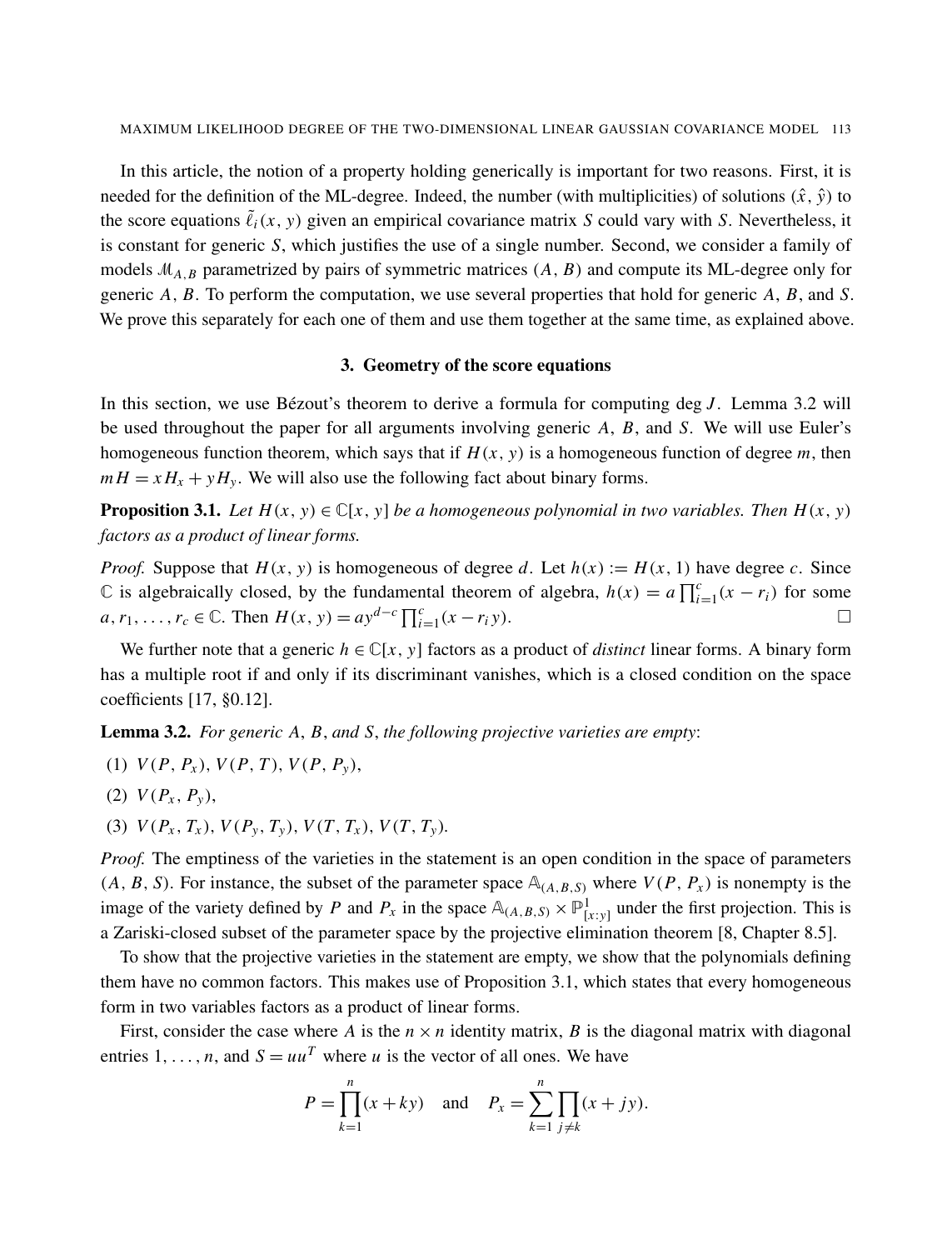From this we deduce that if  $p = x + ky$  is a linear form that divides P, then it does not divide  $P_x$ . This shows that  $V(P, P_x)$  is empty. The variety  $V(P, T)$  is empty as well since  $P_x = T$  in this case. Similarly, one shows that  $V(P, P_v)$  is empty.

Euler's homogeneous function theorem applied to *P* says that  $nP = xP_x + yP_y$ . Since  $V(P, P_x)$  is generically empty, the same holds for  $V(P_x, P_y)$ .

To prove the rest of the statements, we switch to an element (*A*, *B*, *S*) that makes the form of *T* particularly simple. Let *A* and *B* be as before and  $u = (1, 0, \ldots, 0)$ . This is allowed when combining generic properties as we explained at the end of [Section 2.](#page-3-0) In this case we have

$$
T = \prod_{k \neq 1} (x + ky) \quad \text{and} \quad P_x = T + (x + y)T_x.
$$

Assume *p* divides  $P_x$  and  $T_x$ . Then *p* divides *T*; hence, we may assume  $p = x + ky$  with  $k \neq 1$ . However, we have  $p \nmid P_x$  as before. This contradiction shows that  $V(P_x, T_x)$  is empty. Similarly,  $V(P_y, T_y)$  is empty. This example also has *T* with no common roots; hence,  $V(T, T_x)$  and  $V(T, T_y)$  are generically  $\rho$  empty.

Now we will show that the projective curves defined by *F* and *G* satisfy the hypothesis of Bézout's theorem, that is, that they do not share a common component. This justifies our application of Bézout's theorem and allows us to count the points in their variety. To prove this, we show that the polynomials *f* and *g* in [\(1\)](#page-4-1) generically are irreducible and do not share a common factor.

<span id="page-9-0"></span>Lemma 3.3. *The polynomials f and g in* [\(1\)](#page-4-1) *are irreducible for generic A*, *B*, *and S.*

*Proof.* We prove the statement for *f*. The proof for *g* is analogous. Write  $f = F_{2n-1} + F_{2n-2}$ , where

$$
F_{2n-1} = PP_x
$$
 and  $F_{2n-2} = PT_x - TP_x$ 

and deg  $F_i = i$ . If f decomposes into a product of two polynomials, then at least one of them is homogeneous and we call it *h*. Indeed, otherwise the degrees of  $F_{2n-1}$  and  $F_{2n-2}$  would be at least two apart, when in fact they differ by one. Since *h* is homogeneous and divides a nonzero sum of homogeneous polynomials, *h* divides each of the summands  $F_{2n-1}$  and  $F_{2n-2}$ . Using [Proposition 3.1,](#page-8-1) let  $h_0$  be a linear factor of *h*. Since *h*<sub>0</sub> divides  $F_{2n-1}$  and is irreducible, *h*<sub>0</sub> divides *P* or  $P_x$ . In the first case, since *h*<sub>0</sub> divides  $F_{2n-2}$ , it would have to divide either *T* or  $P_x$ . This would imply that one of the projective varieties  $V(P, T)$  and  $V(P, P_x)$  is nonempty. By [Lemma 3.2](#page-8-0) this does not happen generically. In the second case, it would have to divide either *P* or  $T_x$ , which for the same reason does not happen generically.

<span id="page-9-1"></span>Lemma 3.4. *For generic A*, *B*, *and S*, *the polynomials f and g in* [\(1\)](#page-4-1) *are not constant multiples of one another.*

*Proof.* If f and g are constant multiples of each other, then so are their highest-degree terms  $PP_x$  and  $PP_y$ . This does not happen generically since by [Lemma 3.2](#page-8-0) the projective variety  $V(P_x, P_y)$  is generically  $\rho$  empty.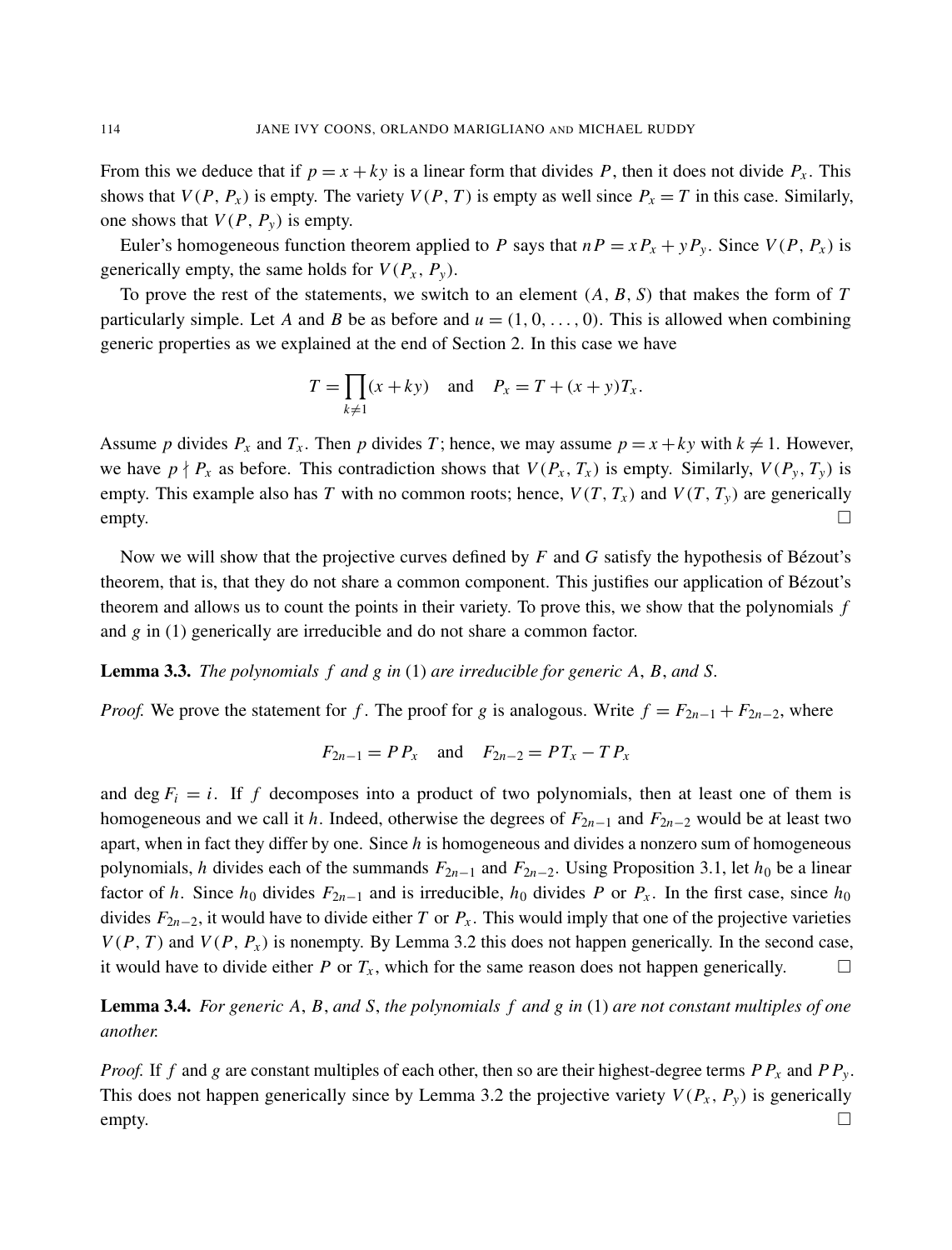Furthermore, we can describe exactly which points are removed from the affine variety  $V(f, g)$  after we saturate with the determinant. For generic parameters, the only point that is removed after saturation is the origin.

<span id="page-10-0"></span>Proposition 3.5. *For generic A*, *B*, *and S*, *we have*

$$
V(f, g) \setminus V(\det \Sigma) = V(f, g) \setminus \{(0, 0)\}.
$$

*Proof.* Let  $q \in V(P, f, g)$ . Then  $f(q) = -T(q)P_x(q)$  and  $g(q) = -T(q)P_y(q)$ . In order to have  $f(q) = g(q) = 0$ , we must either have both  $P_x(q) = P_y(q) = 0$  or  $T(q) = 0$ . By [Lemma 3.2,](#page-8-0) for generic *A*, *B*, and *S*, both of these imply  $q = (0, 0)$ .

<span id="page-10-4"></span>Proposition 3.6. *For generic A and B*, *the* ML*-degree of the model* M*A*,*<sup>B</sup> is*

$$
(2n-1)^{2} - I_{[0:0:1]}(F, G) - \sum_{q \in V(F, G, z)} I_{q}(F, G).
$$

*Proof.* The ML-degree of  $M_{A,B}$  is defined as the degree of the ideal  $J = \langle f, g \rangle$ : (det  $\Sigma^{\infty}$ . The affine variety  $V(J)$  embeds in projective space as

$$
V(F, G) \setminus (V(F, G, z) \cup V(\det \Sigma)).
$$

By Bézout's theorem [\(Theorem 2.3\)](#page-5-1), Lemmas [3.3](#page-9-0) and [3.4](#page-9-1) imply that the variety *V*(*F*, *G*) is zerodimensional. Using [Proposition 3.5](#page-10-0) we have

$$
\deg J = \sum_{\substack{q \in V(F,G) \\ q \notin \{ [0:0:1] \} \cup V(F,G,z)}} I_q(F,G)
$$
  
= 
$$
\sum_{q \in V(F,G)} I_q(F,G) - I_{[0:0:1]}(F,G) - \sum_{q \in V(F,G,z)} I_q(F,G).
$$

<span id="page-10-1"></span>Both *F* and *G* have degree  $2n - 1$ . Applying [Theorem 2.3](#page-5-1) to *F* and *G* gives the desired equality.  $\square$ 

#### 4. Multiplicity at the origin

In this section we compute the intersection multiplicity of the polynomials *f*, *g* in [\(1\)](#page-4-1) at the origin, denoted by  $I_{[0:0:1]}(F, G)$  and also  $I_{(0,0)}(f, g)$ .

For a polynomial in two variables *h* there is a notion of *multiplicity* of *h* at the origin, denoted  $m_{(0,0)}(h)$ . This is the degree of the lowest-degree summand in the decomposition of *h* as a sum of homogeneous polynomials (for details, see [\[13,](#page-17-16) §3.1]). Since the polynomials *f*, *g* can be written as the sum of a homogeneous degree  $2n - 2$  form with a homogeneous degree  $2n - 1$  form, we have  $m_{(0,0)}(f) = m_{(0,0)}(g) = 2n - 2$ . We have the identity

<span id="page-10-3"></span>
$$
I_{(0,0)}(f,g) = m_{(0,0)}(f) \cdot m_{(0,0)}(g)
$$
\n(3)

<span id="page-10-2"></span>if the lowest-degree homogeneous forms of *f* and *g* share no common factors [\[13,](#page-17-16) §3.3]. The degree 2*n* − 2 parts of *f* and *g* are  $Q = PT_x - TP_x$  and  $R = PT_y - TP_y$ , respectively.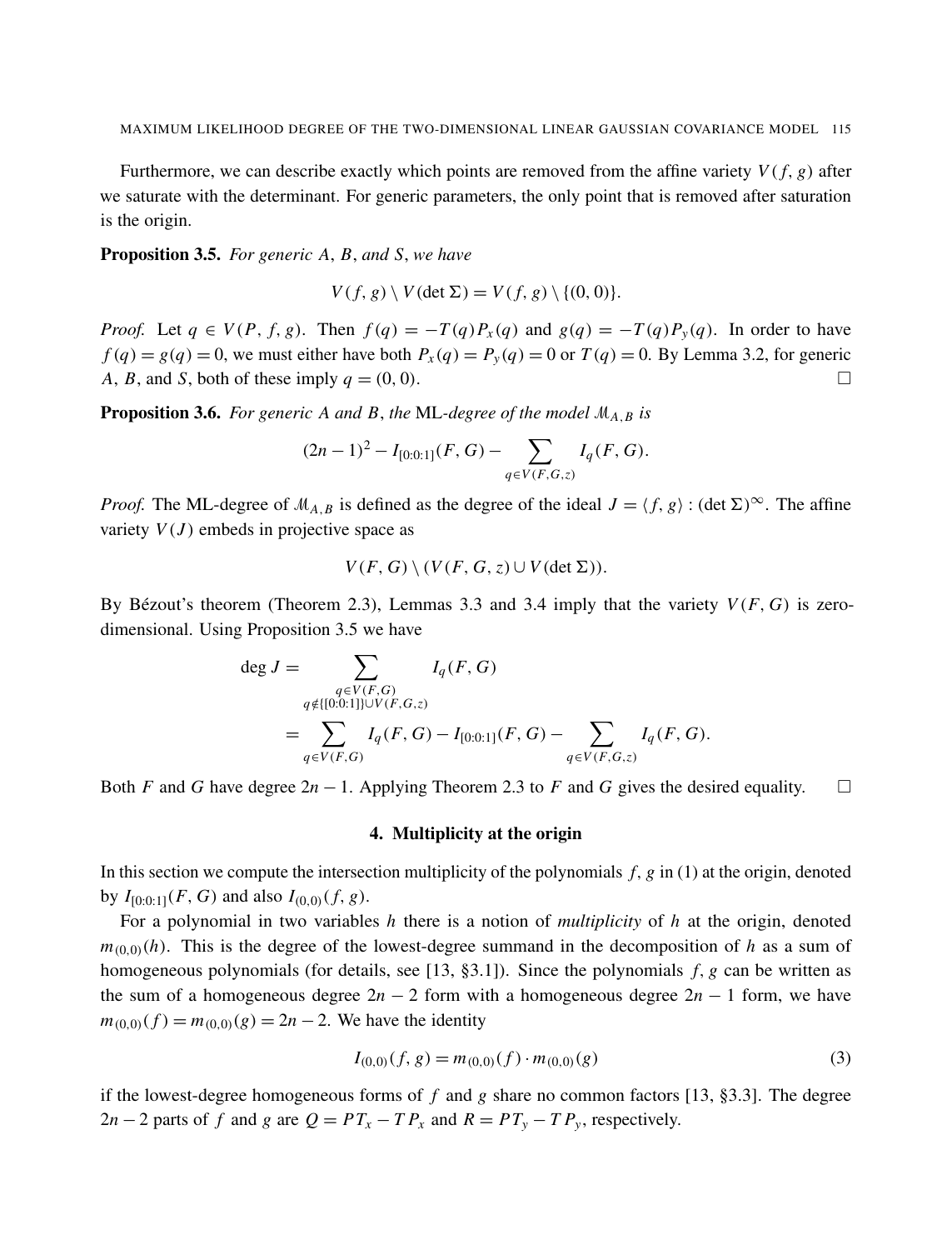#### Proposition 4.1. *For generic A*, *B*, *and S*, *the polynomials Q and R share no common factor.*

*Proof.* By the definition of Q and R and two applications of Euler's homogeneous function theorem we have

$$
xQ + yR = (xT_x + yT_y)P - (xP_x + yP_y)T
$$

$$
= (2n - 2)TP - (2n - 1)PT
$$

$$
= -PT.
$$

Assume that *Q* and *R* share a common factor *p*, which we may assume is irreducible. Then *p* divides *PT* . So *p* divides *P* or *p* divides *T*, but not both by [Lemma 3.2.](#page-8-0) If *p* divides *P*, then since  $Q = PT_x - TP_x$ and *p* is a factor of *Q*, *p* also divides  $TP_x$ . Similarly if *p* divides *T*, then *p* also divides  $PT_x$ . But then either *P* and  $TP_x$  share a common factor, or *T* and  $PT_x$  do. Each of the resulting four further cases does not occur generically by [Lemma 3.2.](#page-8-0)

<span id="page-11-1"></span>**Corollary 4.2.** For generic A, B, and S, the intersection multiplicity of f and g at the origin is  $(2n-2)^2$ .

<span id="page-11-0"></span>*Proof.* By [Proposition 4.1,](#page-10-2) this follows from [\(3\).](#page-10-3)  $\Box$ 

#### 5. Multiplicity at infinity

In this section we compute the intersection multiplicity at a point at infinity for the curves  $V(f)$  and  $V(g)$ defined by the polynomials in [\(1\)](#page-4-1) for generic *A*, *B*, and *S*. To do this we use the connection between intersection multiplicity of curves and their series expansions about an intersection point.

Consider an irreducible polynomial *h* in two variables such that  $h(0, 0) = 0$  and  $h_y(0, 0) \neq 0$ . By [\[12,](#page-17-20) §7.11, Corollary 2], there exists an infinite series  $\alpha = \sum_{m=1}^{\infty} a_m t^m$  and an open neighborhood  $U \subset \mathbb{C}$ containing  $t = 0$  such that  $h(t, \alpha(t)) = 0$  for all  $t \in U$ . The series  $\alpha$  is called the *series expansion* of *h* at the origin. The *valuation* of a series is the number *M* such that  $a_M \neq 0$  and  $a_m = 0$  for all  $m < M$ .

<span id="page-11-2"></span>Proposition 5.1. *Let h and k be irreducible polynomials in two variables such that h and k vanish at* (0, 0) *and h<sup>y</sup> and k<sup>y</sup> do not. Let* α *and* β *be infinite series expansions of h and k at* (0, 0), *respectively. The intersection multiplicity*  $I_{(0,0)}(h, k)$  *is the valuation of the series*  $\alpha - \beta$ *.* 

*Proof.* By [\[12,](#page-17-20) §8.7], the intersection multiplicity of *h* and *k* at (0, 0) is the valuation of the infinite series *h*(*t*,  $\beta$ (*t*)). We prove that this is the same as the valuation of  $\alpha - \beta$ . First, let  $s(t) = \sum_{m=1}^{\infty} s_m t^m$  be any infinite series and write  $h = \sum_{i,j} c_{i,j} x^i y^j$ , where the sum ranges over the pairs  $(i, j)$  with  $0 < i + j \le \deg h$ . We have

$$
h(t, s(t)) = \sum_{i,j} c_{i,j} t^i \left( \sum_{m=1}^{\infty} s_m t^m \right)^j = \sum_{i,j} c_{i,j} t^i \left( \sum_{\nu=0}^{\infty} \left( \sum_{|a|=v} s_{a_1} \cdots s_{a_j} \right) t^{\nu} \right)
$$
  
= 
$$
\sum_{i,j} \sum_{\nu=0}^{\infty} \sum_{|a|=v} c_{i,j} s_{a_1} \cdots s_{a_j} t^{\nu+i}.
$$

The coefficient  $r_m$  of  $t^m$  in this infinite series is a finite sum of products of the form  $c_{i,j} s_{a_1} \cdots s_{a_j}$  with  $a_j \leq m$  and  $|a| + i = m$ . The term  $s_m$  only appears in  $r_m$  when  $j = 1$  and  $i = 0$ . Hence, we have  $r_m = c_{0,1} s_m + p(s_1, \ldots, s_{m-1})$  for some polynomial *p*, where  $c_{0,1} \neq 0$  since  $h_y(0, 0) \neq 0$ . For example,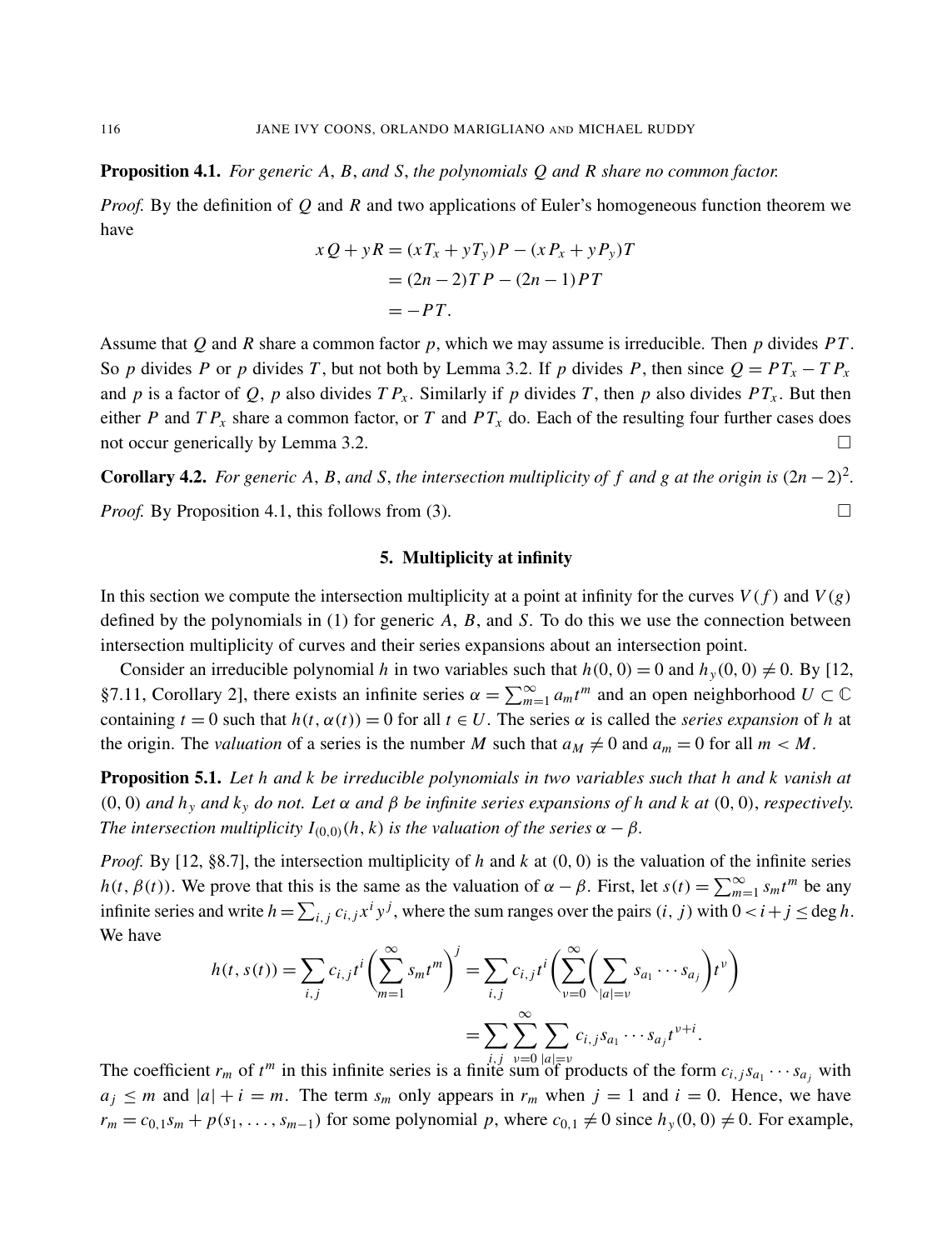the coefficient  $r_0$  is zero since  $h, k$  vanishing at the origin implies that  $c_{0,0}$  and  $s_0$  are zero, and the coefficient of the first nonzero term is given by  $r_1 = c_{0,1} s_1 + c_{1,0}$ .

Write  $\alpha(t) = \sum_{m=1}^{\infty} a_m t^m$  and  $\beta(t) = \sum_{m=1}^{\infty} b_m t^m$ . Suppose that the valuation of the series  $\alpha - \beta$  is *M*. Then  $a_M \neq b_M$  and  $a_m = b_m$  for all  $m < M$ . We show that this is equivalent to  $h(t, \beta(t)) = \sum_{m=1}^{\infty} r_m t^m$ having valuation *M*. Suppose that  $M = 1$ ; then  $a_1 \neq b_1$ . Since  $h(t, \alpha(t))$  is identically zero in a neighborhood of  $t = 0$ , we have  $r_m(a_1, \ldots, a_m) = 0$  for all *m*. In particular  $r_1(a_1) = c_{0,1}a_1 + c_{1,0} = 0$ . Since  $a_1 \neq b_1$  this implies that  $r_1(b_1) = c_{0,1}b_1 + c_{1,0} \neq 0$  and  $h(t, \beta(t))$  has valuation one. Similarly if  $h(t, \beta(t))$  has valuation one, then  $r_1(a_1) \neq r_1(b_1)$  implying  $a_1 \neq b_1$ . Thus  $\alpha - \beta$  has valuation one if and only if  $h(t, \beta(t))$  has valuation one.

Now suppose  $M > 1$ . By the form of  $r_m$  it now follows from an inductive argument on *m* that  $a_m$ and  $b_m$  agree up to  $m = M$  and differ at  $m = M + 1$  if and only if  $r_m(a_1, \ldots, a_m)$  and  $r_m(b_1, \ldots, b_m)$ agree up to  $m = M$  and differ at  $m = M + 1$ . Since  $r_m(a_1, \ldots, a_m) = 0$  for all m, the latter is equivalent to  $h(t, \beta(t))$  having valuation *M*.

Remark 5.2. In the context of [Proposition 5.1,](#page-11-2) consider instead polynomials *h* and *k* defining the curves  $\mathcal X$  and  $\mathcal Y$ , respectively, such that  $\mathcal X$  and  $\mathcal Y$  meet at a nonsingular point q. Also, let v be a vector such that the directional derivatives  $h<sub>v</sub>$  and  $k<sub>v</sub>$  do not vanish at *q*. Choose an affine-linear transformation  $\varphi : \mathbb{C}^2 \to \mathbb{C}^2$  sending (0, 0) to *q* and (0, 1) to *v*. Then  $I_q(h, k) = I_{(0,0)}(h \circ \varphi, k \circ \varphi)$  and the polynomials  $h \circ \varphi$  and  $k \circ \varphi$  satisfy the hypotheses of [Proposition 5.1.](#page-11-2) Thus we can compute the intersection multiplicity at any nonsingular intersection point of *h*, *k* using [Proposition 5.1.](#page-11-2)

**Remark 5.3.** When the series  $\alpha - \beta$  has valuation *M*, one says that *h* and *k* have *contact order* or *order of tangency M* − 1 at *q*. Therefore the contact order of two curves at an intersection point is always one less than the intersection multiplicity. For more on contact order of algebraic curves see [\[19,](#page-17-21) Chapter 5].

**Remark 5.4.** The fact that the curves  $\mathcal X$  and  $\mathcal Y$  have intersection multiplicity one at *q* if and only if the gradients of *h* and *k* at *q* are linearly independent (see, e.g., [\[13,](#page-17-16) §3.3]) arises as a special case of [Proposition 5.1](#page-11-2) once one computes the first terms of the series  $\alpha$  and  $\beta$ .

Returning to the expressions in [\(1\),](#page-4-1) recall that *F* and *G* denote the homogenizations of *f* and *g* with respect to the new variable *z*. The intersection points of  $V(f)$  and  $V(g)$  at infinity are exactly the variety  $V(F, G, z)$ .

<span id="page-12-0"></span>Lemma 5.5. *For generic A*, *B*, *and S*, *the projective variety V*(*F*, *G*,*z*) *consists of n points of the form*  $[q_1 : q_2 : 0]$  *such that*  $P(q_1, q_2) = 0$ *.* 

*Proof.* Let  $q = [q_1 : q_2 : 0]$  be a projective point of  $V(F, G)$ . We have

$$
F = PPx + z(PTx - TPx),
$$
  
\n
$$
G = PPy + z(PTy - TPy),
$$

and hence  $V(F, G, z)$  consists of points *q* where  $[q_1 : q_2] \in V(PP_x, PP_y)$ . Clearly if  $P(q_1, q_2) = 0$ , then  $q \in V(F, G, z)$ . These are the only such points since, by [Lemma 3.2,](#page-8-0) for generic *A*, *B*, and *S* the variety  $V(P_x, P_y)$  is empty. By [Proposition 3.1](#page-8-1)  $P(x, y)$  factors in *n* linear forms. These forms are distinct,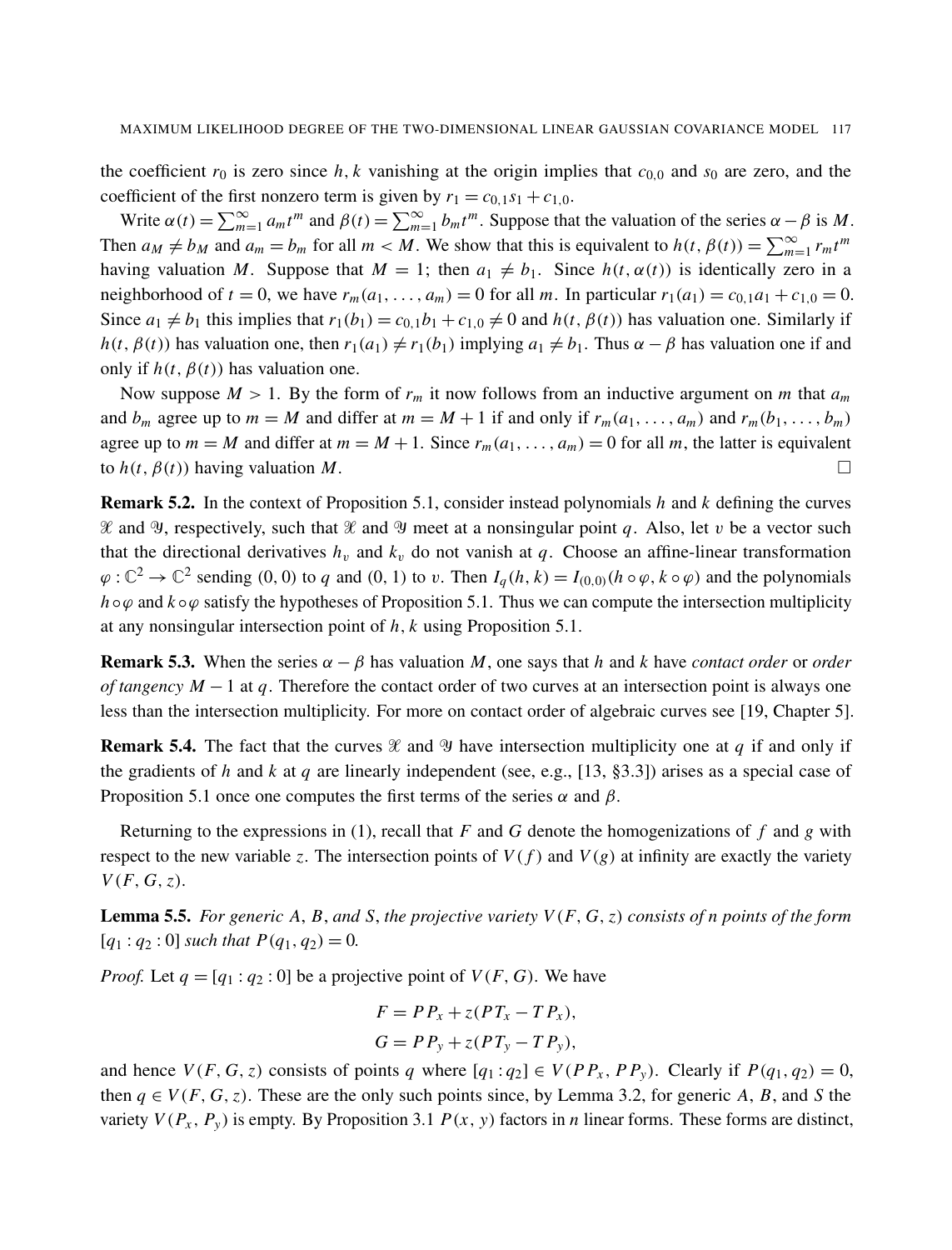since a repeated factor would divide both *P* and  $P_x$ , while  $V(P, P_x)$  is empty by [Lemma 3.2.](#page-8-0) Thus there are *n* distinct points in  $V(F, G, z)$ .

<span id="page-13-2"></span>**Lemma 5.6.** *For generic A, B, and S, the projective variety*  $V(P, P_yT_x - P_xT_y)$  *is empty.* 

*Proof.* Let  $H = P_yT_x - P_xT_y$ . By applying Euler's homogeneous function theorem twice in the following chain of equalities, we have

$$
nT_x P - yH = T_x (nP - yP_y) + yP_x T_y = P_x (yT_y + xT_x) = (n-1)P_x T.
$$

If *P* and *H* have an irreducible common factor *p*, then  $p \mid P_xT$ . This does not happen generically by [Lemma 3.2.](#page-8-0)

<span id="page-13-3"></span>**Lemma 5.7.** *For generic A, B, and S, if*  $q \in V(F, G, z)$ *, then*  $I_q(F, G) = 2$ *.* 

*Proof.* By [Lemma 5.5,](#page-12-0) such points are of the form  $q = [q_1 : q_2 : 0]$  where  $P(q_1, q_2) = 0$ . Fix such a point *q* and assume for simplicity that  $q_1 \neq 0$ . This is not a restriction since the conditions  $q_1 = 0$  and  $P(q) = 0$  imply det  $B = 0$ , which is a closed condition on the parameter space. Thus we can assume *q* is of the form  $[1 : q_2 : 0]$ .

Since intersection multiplicity at a point is a local quantity, we may dehomogenize with respect to *x* and consider the intersection multiplicity of the affine curves  $V(F(1, y, z))$  and  $V(G(1, y, z))$  at *q*. We can compute the partial derivatives with respect to *y* and *z*:

$$
F_y(x, y, z) = P_y P_x + P P_{xy} + z \left( \frac{d}{dy} (PT_x - TP_x) \right), \qquad F_z(x, y, z) = PT_x - TP_x,
$$
  
\n
$$
G_y(x, y, z) = P_y^2 + P P_{yy} + z \left( \frac{d}{dy} (PT_y - TP_y) \right), \qquad G_z(x, y, z) = PT_y - TP_y.
$$
\n(4)

Consider the translated polynomials obtained by translating *q* to [1 : 0 : 0] given by  $\widetilde{F} = F(1, y + q_2, z)$ and  $\widetilde{G} = G(1, y+q_2, z)$ . Then  $\widetilde{F}_z(1:0:0)$ ,  $\widetilde{G}_z(1:0:0) \neq 0$  if and only if  $F_z(q)$ ,  $G_z(q) \neq 0$ , and from [\(4\),](#page-13-0) we have that

<span id="page-13-0"></span>
$$
F_z(q) = (-TP_x)(1, q_2)
$$
 and  $G_z(q) = (-TP_y)(1, q_2)$ .

Since  $P(1, q_2) = 0$ , [Lemma 3.2](#page-8-0) implies that  $F_z(q), G_z(q) \neq 0$ . Thus there exist series expansions  $\alpha = \sum_{m=1}^{\infty} a_m t^m$  and  $\beta = \sum_{m=1}^{\infty} b_m t^m$  such that, for all *t* in a neighborhood of  $t = 0$ ,

$$
\widetilde{F}\left(1, t, \sum_{m=1}^{\infty} a_m t^m\right) = 0 \text{ and } \widetilde{G}\left(1, t, \sum_{m=1}^{\infty} b_m t^m\right) = 0,
$$
  

$$
1, t + q_2, \sum_{m=1}^{\infty} a_m t^m = 0 \text{ and } G\left(1, t + q_2, \sum_{m=1}^{\infty} a_m t^m\right) = 0,
$$
 (5)

<span id="page-13-1"></span>and hence

$$
F\left(1, t+q_2, \sum_{m=1}^{\infty} a_m t^m\right) = 0 \text{ and } G\left(1, t+q_2, \sum_{m=1}^{\infty} a_m t^m\right) = 0,
$$
 (5)  
in this same neighborhood. Since  $I_{[1:0:0]}(\widetilde{F}, \widetilde{G}) = I_q(F, G)$ , by Proposition 5.1 we can compute the

valuation of the series  $\alpha - \beta$  to determine  $I_q(F, G)$ . Differentiating the expressions in [\(5\)](#page-13-1) with respect to *t*, then substituting  $t = 0$  yields

$$
F_y(q) + F_z(q)a_1 = 0
$$
 and  $G_y(q) + G_z(q)b_1 = 0$ .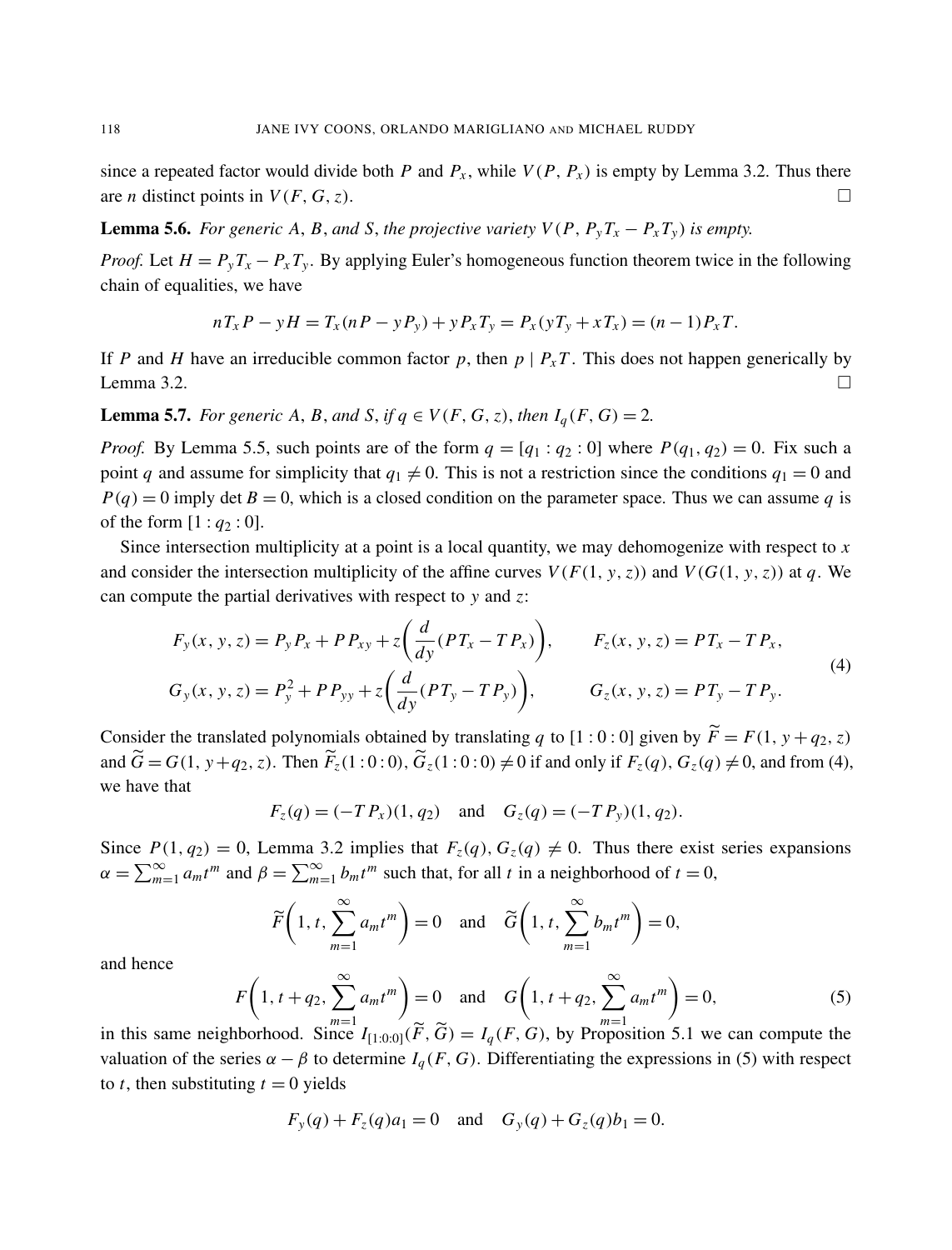<span id="page-14-0"></span>Thus  $a_1 = -F_y(q)/F_z(q)$  and  $b_1 = -G_y(q)/G_z(q)$ , and  $(F_yG_z - F_zG_y)(q) = 0$  implies that  $a_1 - b_1 = 0$ . By differentiating [\(5\)](#page-13-1) twice with respect to  $t$  and substituting these values for  $a_1$  and  $b_1$ , one can similarly show that

$$
a_2 = \left(\frac{-F_{yy}F_z^2 + 2F_{yz}F_yF_z - F_{zz}F_y^2}{2F_z^3}\right)\Big|_q,
$$
  
\n
$$
b_2 = \left(\frac{-G_{yy}G_z^2 + 2G_{yz}G_yG_z - G_{zz}G_y^2}{2G_z^3}\right)\Big|_q.
$$
\n(6)

Since we know that  $a_1 - b_1 = 0$ , the valuation of  $\alpha - \beta = \sum_{m=1}^{\infty} (a_m - b_m)t^m$  is *at least* two; we now show that the valuation is *exactly* two for generic *A*, *B*, and *S*. We verified that  $a_2 - b_2 \neq 0$  with the help of the computer algebra system *Maple* by the following steps. First, we computed all second-order derivatives of *F* and *G* with respect to *y* and *z* in terms of partial derivatives of *P* and *T* , by differentiating the expressions in [\(4\).](#page-13-0) Then, we substituted  $P = 0$  and  $z = 0$  in these expressions, which corresponds to evaluation at  $q$ . Thus from [\(6\)](#page-14-0) we can obtain expressions for  $a_2$  and  $b_2$  evaluated at  $q$  in terms of partial derivatives of *P* and *T*. Next we cleared denominators in the resulting expression for  $a_2 - b_2$ , yielding

$$
(a_2 - b_2)(q) = (T^4 P_x^2 P_y^4 (P_y T_x - P_x T_y))(1, q_2).
$$

Since  $P(1, q_2) = 0$ , this expression does not generically evaluate to 0 by Lemmas [3.2](#page-8-0) and [5.6.](#page-13-2)

<span id="page-14-1"></span>**Corollary 5.8.** For generic A, B, and S, we have  $\sum_{q \in V(F,G,z)} I_q(F,G) = 2n$ .

*Proof.* This follows from Lemmas [5.5](#page-12-0) and [5.7.](#page-13-3) □

Now we can prove our main result that deg  $J = 2n - 3$ :

*Proof of [Theorem 2.2.](#page-5-0)* Combining [Proposition 3.6](#page-10-4) with Corollaries [4.2](#page-11-1) and [5.8](#page-14-1) shows that the ML-degree of M*A*,*<sup>B</sup>* for generic *A* and *B* is

$$
(2n-1)^2 - (2n-2)^2 - 2n = 2n-3.
$$

#### 6. Discussion

Sturmfels, Timme, and Zwiernik [\[21\]](#page-17-11) use numerical algebraic geometry methods implemented in the Julia package LinearGaussianCovariance. jl to compute the ML-degrees of linear Gaussian covariance models for several values of *n* and *m*, where *n* is the size of the covariance matrix and *m* is the dimension of model. We have proven that for  $m = 2$  and arbitrary *n*, the ML-degree is  $2n - 3$ , which agrees with the computations in Table 1 of [\[21\]](#page-17-11).

For higher-dimensional linear spaces, where  $m > 2$ , the score equations consist of the partial derivatives of  $\ell$  with respect to the *m* parameters of the linear space. Again, in this case, these are rational functions of the data and the parameters. For instance when  $m = 3$ , we can consider the linear span of three  $n \times n$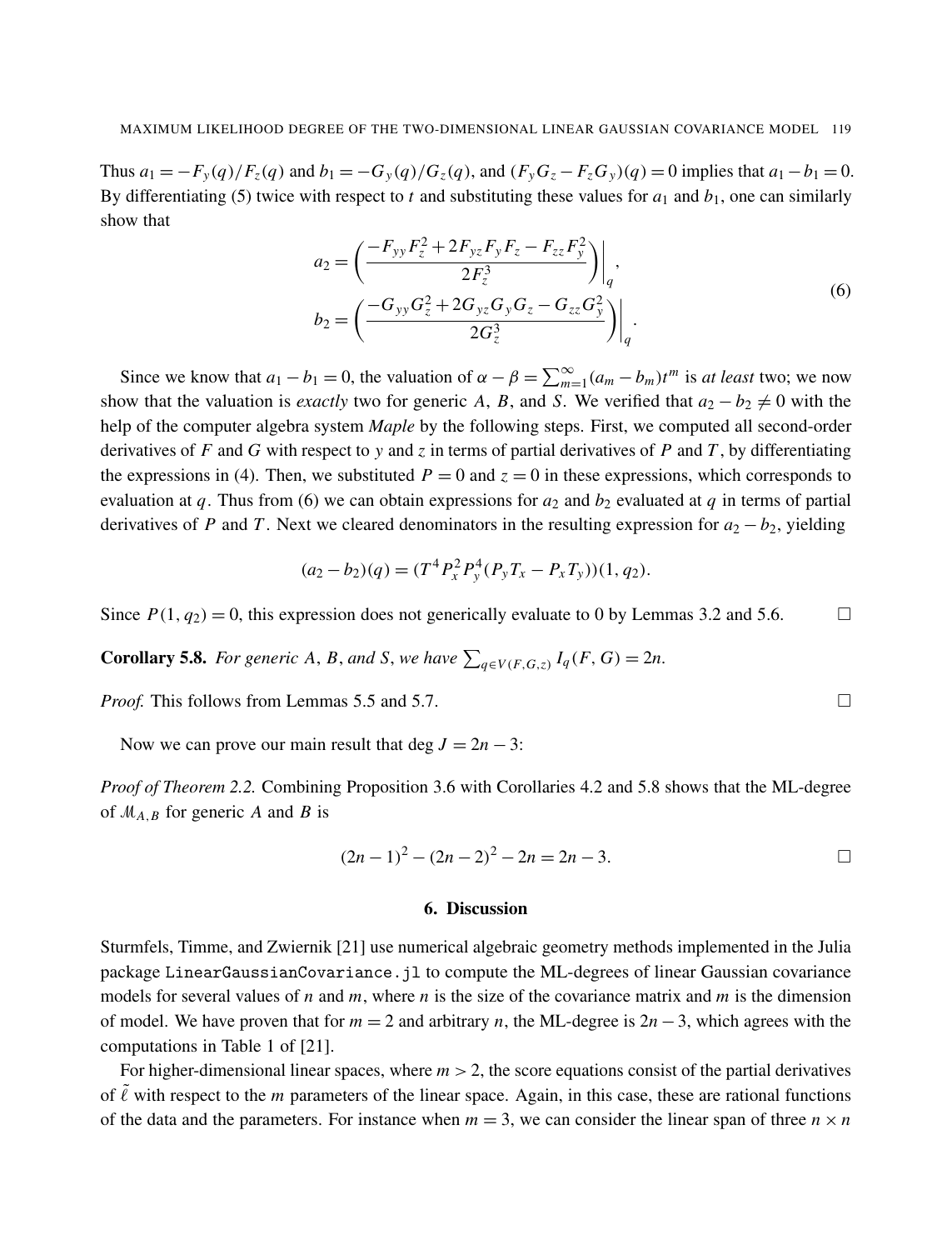matrices *A*, *B*, and *C*. Then if  $\Sigma = xA + yB + zC$ ,  $P = \det \Sigma$ , and  $T = \text{tr}(S \text{ adj } \Sigma)$ , the score equations are

$$
\tilde{\ell}_x(x, y, z) = \frac{P_x}{P} + \frac{PT_x - TP_x}{P^2}, \n\tilde{\ell}_y(x, y, z) = \frac{P_y}{P} + \frac{PT_y - TP_y}{P^2}, \n\tilde{\ell}_z(x, y, z) = \frac{P_z}{P} + \frac{PT_z - TP_z}{P^2},
$$

and we can similarly define polynomials

$$
f(x, y, z) := PP_x + PT_x - TP_x,
$$
  
\n
$$
g(x, y, z) := PP_y + PT_y - TP_y,
$$
  
\n
$$
h(x, y, z) := PP_z + PT_z - TP_z,
$$

such that the ML-degree of the model is the degree of  $J = \mathcal{I}(f, g, h)$ :  $\det \Sigma^{\infty}$ . [21\]](#page-17-11) conjecture that the ML-degree in this case is  $3n^2 - 9n + 7$ . To prove this conjecture as we did for  $m = 2$ , one might turn to a higher-dimensional generalization of Bézout's theorem, which says that the number of solutions to  $V(f, g, h)$  counted with multiplicity is the product deg( $f$ ) deg( $g$ ) deg( $h$ ) *provided that*  $V(f, g, h)$  *is zero-dimensional* (see for example [\[9,](#page-17-22) §3, Chapter 3] or [\[20,](#page-17-15) §2.1, Chapter 3]). This zero-dimensionality restriction is necessary for equality; otherwise the product of the degrees in this case simply gives an upper bound for the number of zero-dimensional solutions counted with multiplicity [\[14,](#page-17-23) Theorem 12.3].

Indeed the variety  $V(f, g, h)$  contains the one-dimensional affine variety  $V(P, T)$  as well as a "curve" at infinity" corresponding to the vanishing of *P*. When  $m = 2$ , the variety  $V(P, T) \subset \mathbb{C}^2$  consisted of only the origin and the elements at infinity were points whose multiplicity we were able to ascertain using properties of curves. This illustrates the added difficulties in counting solutions when moving from planar intersection theory to higher-dimensional intersections.

[21\]](#page-17-11) also consider the *generic diagonal model*, in which the linear space that comprises the model consists of diagonal matrices. Their computations show that for  $m = 2$ , the ML-degree of the generic diagonal model for the first several values of *n* is also  $2n - 3$  [\[21,](#page-17-11) Table 2]. It follows from the proof of our result that this ML-degree is indeed  $2n - 3$  for all *n*, as the witnesses for the nonemptiness of the open dense sets that we produced in the proof of [Lemma 3.2](#page-8-0) were all diagonal matrices. For  $m > 2$  and  $n > 3$ , the ML-degree of the generic diagonal model is conjectured in [\[21\]](#page-17-11) to be strictly less than the corresponding generic linear Gaussian covariance model. This suggests that the study of linear Gaussian covariance models of arbitrary dimension will require us to look beyond diagonal matrices as witnesses to the nontriviality of some open conditions.

Indeed, many of the projective varieties in [Lemma 3.2](#page-8-0) are nonempty for diagonal matrices when *m* > 2. For example, when  $m \geq 3$ , the determinant of P for a diagonal  $\Sigma$  has a nonempty singular locus. Let  $m = 3$  and let

$$
\Sigma = xA + yB + zC
$$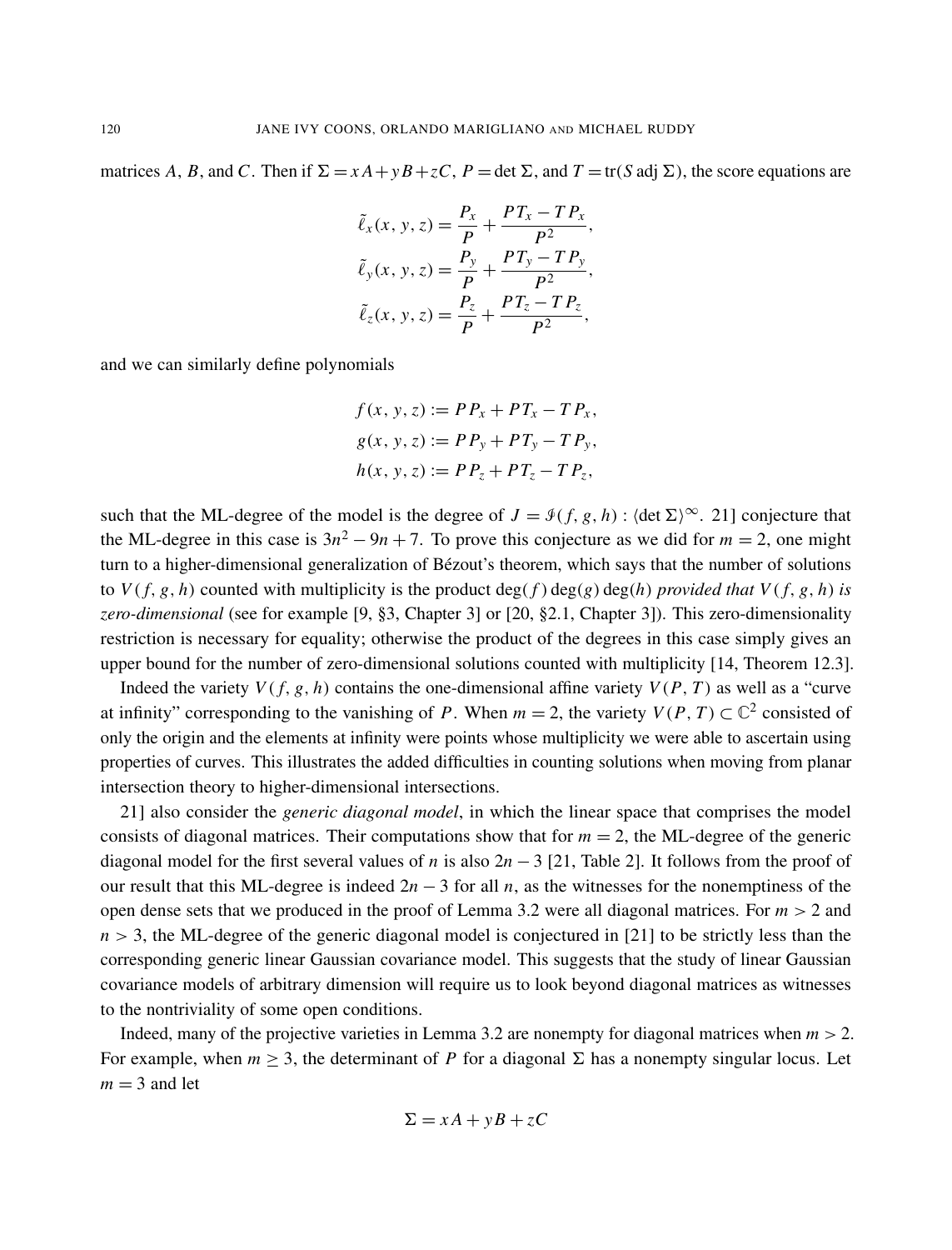where *A*, *B*, and *C* are the diagonal matrices with diagonal entries  $(a_1, \ldots, a_n)$ ,  $(b_1, \ldots, b_n)$ , and  $(c_1, \ldots, c_n)$ , respectively. Then we have

$$
P = \prod_{i=1}^{n} (a_i x + b_i y + c_i z).
$$

The derivatives of *P* are of the form

$$
P_x = \sum_{i=1}^n a_i \prod_{\substack{j=1 \ j \neq i}}^n (a_j x + b_j y + c_j z),
$$

and similarly for *P<sup>y</sup>* and *P<sup>z</sup>* . So any projective point in the intersection of linear spaces of the form

$$
V(a_ix + b_iy + c_iz) \cap V(a_jx + b_jy + c_jz)
$$

for  $i \neq j$  is a singular point of *P*. When  $m > 2$ , these intersections are nonempty, so such singular points exist.

Thus, when  $\Sigma$  is not defined by diagonal matrices, the problem of finding witnesses to the emptiness of the varieties in [Lemma 3.2](#page-8-0) for arbitrary *n* is nontrivial, which adds another layer of difficulty for establishing the ML-degree when  $m > 3$ . Nevertheless we believe that examining the structure of the score equations for  $m = 2$  provides a possible blueprint for approaching the problem for  $m > 2$ , although it will require different tools from intersection theory.

For the purposes of statistical inference, one is most interested in *real* solutions to the score equations, as these are the ones that may have statistical meaning. Furthermore, it would be nice to understand whether there are truly 2*n* − 3 distinct (complex) solutions to the score equations, as opposed to some having higher multiplicity. Based on the examples we have computed, we conjecture an affirmative answer. We thus still have the following open questions regarding the  $m = 2$  case.

**Problem.** How many real solutions can the score equations of a generic two-dimensional linear Gaussian covariance model have?

**Conjecture.** For generic values of A, B, and S, the score equations of  $M_{A,B}$  with sample covariance matrix *S* have 2*n* − 3 *distinct* solutions.

#### Acknowledgements

The authors would like to thank Carlos Amendola, Irina Kogan, Emre Sertöz, Bernd Sturmfels, Seth Sullivant, Sascha Timme, Caroline Uhler, Cynthia Vinzant, and Piotr Zwiernik for many helpful conversations. We would also like to thank the anonymous reviewers for their detailed comments on the manuscript. All three authors were supported by the Max-Planck-Institute for Mathematics in the Sciences. Jane Coons was supported by the US National Science Foundation (DGE-1746939).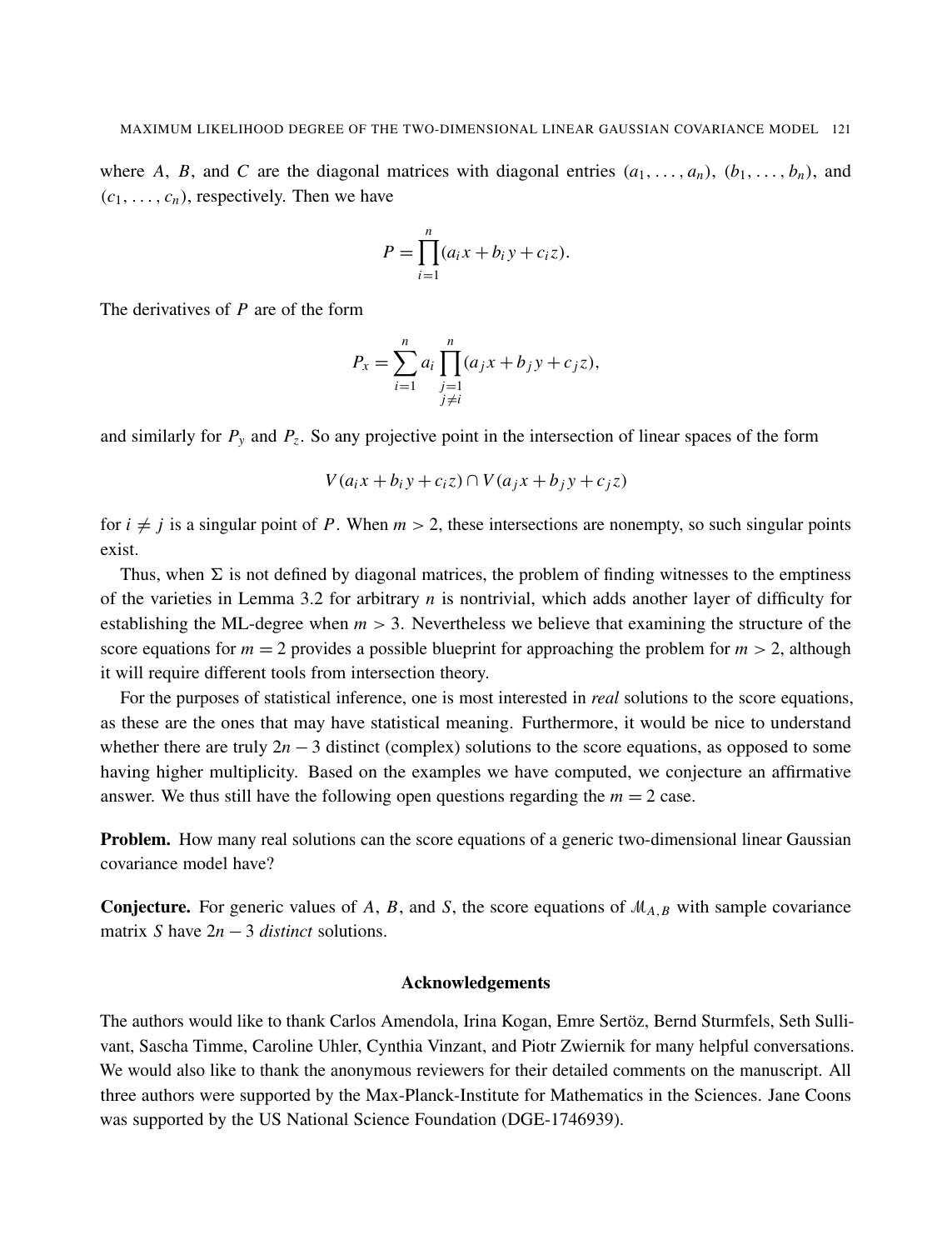#### **References**

- <span id="page-17-0"></span>[1] T. W. Anderson, "Estimation of covariance matrices which are linear combinations or whose inverses are linear combinations of given matrices", pp. 1–24 in *Essays in probability and statistics*, edited by R. C. Bose et al., University of North Carolina, Chapel Hill, NC, 1970.
- <span id="page-17-9"></span>[2] T. W. Anderson, ["Asymptotically efficient estimation of covariance matrices with linear structure",](http://dx.doi.org/10.1214/aos/1193342389) *Ann. Statist.* 1 (1973), 135–141.
- <span id="page-17-5"></span>[3] J. Bien and R. J. Tibshirani, ["Sparse estimation of a covariance matrix",](http://dx.doi.org/10.1093/biomet/asr054) *Biometrika* 98:4 (2011), 807–820.
- <span id="page-17-17"></span>[4] P. Breiding and S. Timme, ["HomotopyContinuation.jl: a package for homotopy continuation in Julia",](http://dx.doi.org/10.1007/978-3-319-96418-8_54) pp. 458–465 in *Mathematical software: ICMS 2018*, edited by J. H. Davenport et al., Lecture Notes in Computer Science 10931, Springer, 2018.
- <span id="page-17-4"></span>[5] A. J. Butte, P. Tamayo, D. Slonim, T. R. Golub, and I. S. Kohane, ["Discovering functional relationships between RNA](http://dx.doi.org/10.1073/pnas.220392197) [expression and chemotherapeutic susceptibility using relevance networks",](http://dx.doi.org/10.1073/pnas.220392197) *Proc. Nat. Acad. Sci.* 97:22 (2000), 12182– 12186.
- <span id="page-17-12"></span>[6] F. Catanese, S. Hoşten, A. Khetan, and B. Sturmfels, ["The maximum likelihood degree",](http://dx.doi.org/10.1353/ajm.2006.0019) *Amer. J. Math.* 128:3 (2006), 671–697.
- <span id="page-17-3"></span>[7] S. Chaudhuri, M. Drton, and T. S. Richardson, ["Estimation of a covariance matrix with zeros",](http://dx.doi.org/10.1093/biomet/asm007) *Biometrika* 94:1 (2007), 199–216.
- <span id="page-17-19"></span>[8] D. Cox, J. Little, and D. O'Shea, *[Ideals, varieties, and algorithms: an introduction to computational algebraic geometry](http://dx.doi.org/10.1007/978-1-4757-2181-2) [and commutative algebra](http://dx.doi.org/10.1007/978-1-4757-2181-2)*, Springer, 1992.
- <span id="page-17-22"></span>[9] D. Cox, J. Little, and D. O'Shea, *[Using algebraic geometry](http://dx.doi.org/10.1007/978-1-4757-6911-1)*, Graduate Texts in Mathematics 185, Springer, 1998.
- <span id="page-17-13"></span>[10] M. Drton, B. Sturmfels, and S. Sullivant, *[Lectures on algebraic statistics](http://dx.doi.org/10.1007/978-3-7643-8905-5)*, Oberwolfach Seminars 39, Birkhäuser, Basel, 2009.
- <span id="page-17-7"></span>[11] J. Felsenstein, ["Maximum-likelihood estimation of evolutionary trees from continuous characters",](https://www.ncbi.nlm.nih.gov/pmc/articles/PMC1762641/) *Am. J. Hum. Genet.* 25:5 (1973), 471–492.
- <span id="page-17-20"></span>[12] G. Fischer, *[Plane algebraic curves](http://dx.doi.org/10.1090/stml/015)*, Student Mathematical Library 15, American Mathematical Society, Providence, RI, 2001.
- <span id="page-17-16"></span>[13] W. Fulton, *Algebraic curves: an introduction to algebraic geometry*, Addison-Wesley, Redwood City, CA, 1989.
- <span id="page-17-23"></span>[14] W. Fulton, *[Intersection theory](http://dx.doi.org/10.1007/978-1-4612-1700-8)*, 2nd ed., Ergebnisse der Mathematik und ihrer Grenzgebiete (3) 2, Springer, 1998.
- <span id="page-17-14"></span>[15] J. Harris, *[Algebraic geometry: a first course](http://dx.doi.org/10.1007/978-1-4757-2189-8)*, Graduate Texts in Mathematics 133, Springer, 1995.
- <span id="page-17-8"></span>[16] H. Jiang, *[Modeling trait evolutionary processes with more than one gene](https://digitalrepository.unm.edu/math_etds/106/)*, Ph.D. thesis, University of New Mexico, 2017, available at https://digitalrepository.unm.edu/math\_etds/106/.
- <span id="page-17-18"></span>[17] V. L. Popov and E. B. Vinberg, ["Invariant theory",](http://dx.doi.org/10.1007/978-3-662-03073-8_2) pp. 123–278 in *Algebraic geometry*, vol. IV, edited by A. N. Parshin and I. R. Shafarevich, Encyclopaedia of Mathematical Sciences 55, Springer, 1994.
- <span id="page-17-6"></span>[18] A. J. Rothman, E. Levina, and J. Zhu, ["A new approach to Cholesky-based covariance regularization in high dimensions",](http://dx.doi.org/10.1093/biomet/asq022) *Biometrika* 97:3 (2010), 539–550.
- <span id="page-17-21"></span>[19] J. W. Rutter, *Geometry of curves*, Chapman & Hall, Boca Raton, FL, 2000.
- <span id="page-17-15"></span>[20] I. R. Shafarevich, *[Basic algebraic geometry](http://dx.doi.org/10.1007/978-3-642-37956-7)*, vol. 1: Varieties in projective space, 3rd ed., Springer, 2013.
- <span id="page-17-11"></span>[21] B. Sturmfels, S. Timme, and P. Zwiernik, ["Estimating linear covariance models with numerical nonlinear algebra",](http://dx.doi.org/10.2140/astat.2020.11.31) *Alg. Stat.* 11:1 (2020), 31–52.
- <span id="page-17-2"></span>[22] S. Sullivant, *[Algebraic statistics](http://dx.doi.org/10.1090/gsm/194)*, Graduate Studies in Mathematics 194, American Mathematical Society, Providence, RI, 2018.
- <span id="page-17-1"></span>[23] W. B. Wu and H. Xiao, ["Covariance matrix estimation in time series",](http://dx.doi.org/10.1016/B978-0-444-53858-1.00008-9) Chapter 8, pp. 187–209 in *Time series analysis: methods and applications*, edited by T. Subba Rao et al., Handbook of Statistics 30, North-Holland, Amsterdam, 2012.
- <span id="page-17-10"></span>[24] P. Zwiernik, C. Uhler, and D. Richards, ["Maximum likelihood estimation for linear Gaussian covariance models",](http://dx.doi.org/10.1111/rssb.12217) *J. R. Stat. Soc. B. Stat. Methodol.* 79:4 (2017), 1269–1292.